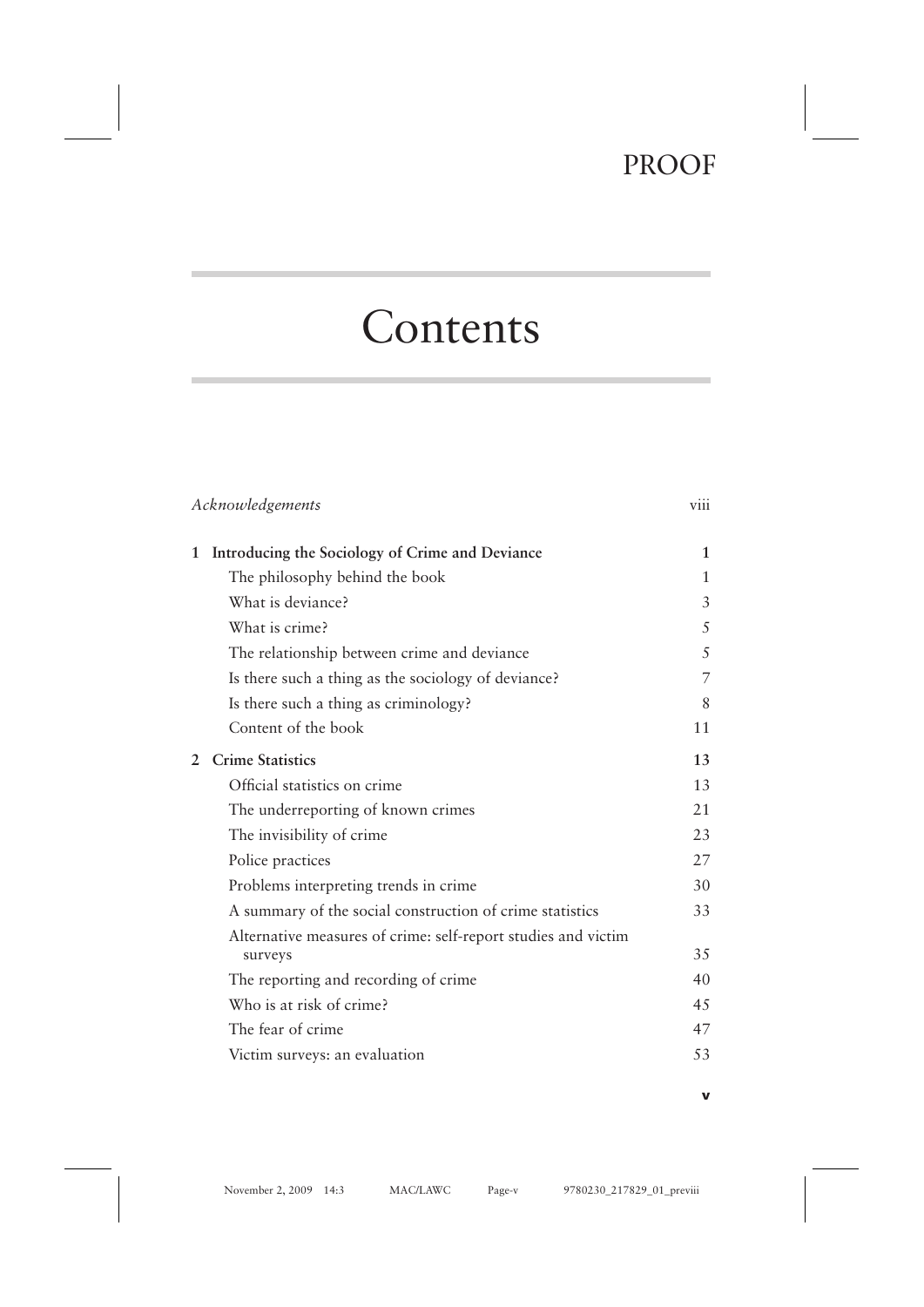## **vi** Contents

| 3 | Sociocultural Explanations of Crime and Deviance            | 57  |
|---|-------------------------------------------------------------|-----|
|   | The Chicago School                                          | 60  |
|   | Differential association theory                             | 64  |
|   | Strain theory                                               | 66  |
|   | The cultural tradition emerging from the Chicago School and |     |
|   | strain theory                                               | 71  |
|   | Control theories                                            | 87  |
|   | The city, the underclass and postmodernism                  | 102 |
| 4 | Interactionist Explanations of Crime and Deviance           | 107 |
|   | Labelling theory                                            | 108 |
|   | Evaluation of labelling theory                              | 116 |
|   | Deviancy amplification and the mass media                   | 117 |
|   | Phenomenology and deviance                                  | 123 |
|   | Ethnomethodologists and deviance                            | 125 |
|   | Postmodern developments in interactionist theory            | 125 |
| 5 | Conflict Explanations of Crime and Deviance                 |     |
|   | Structural causes and the social construction of crime      | 131 |
|   | Crime and capitalism                                        | 135 |
|   | Crime and the Law                                           | 138 |
|   | Critical criminology                                        | 142 |
|   | White-collar and corporate crime                            | 149 |
|   | 6 Realist Explanations of Crime and Deviance                | 164 |
|   | Right realism                                               | 167 |
|   | Left realism                                                | 176 |
|   | Postmodern developments from realism                        | 180 |
|   | Other realist approaches                                    | 188 |
| 7 | Crime, Deviance and Ethnicity                               | 196 |
|   | Statistics and common sense                                 | 200 |
|   | Explanations of black criminality                           | 206 |
|   | Combined approaches                                         | 218 |
|   | Postmodern approaches to ethnicity and crime                | 225 |
|   | Victimology                                                 | 226 |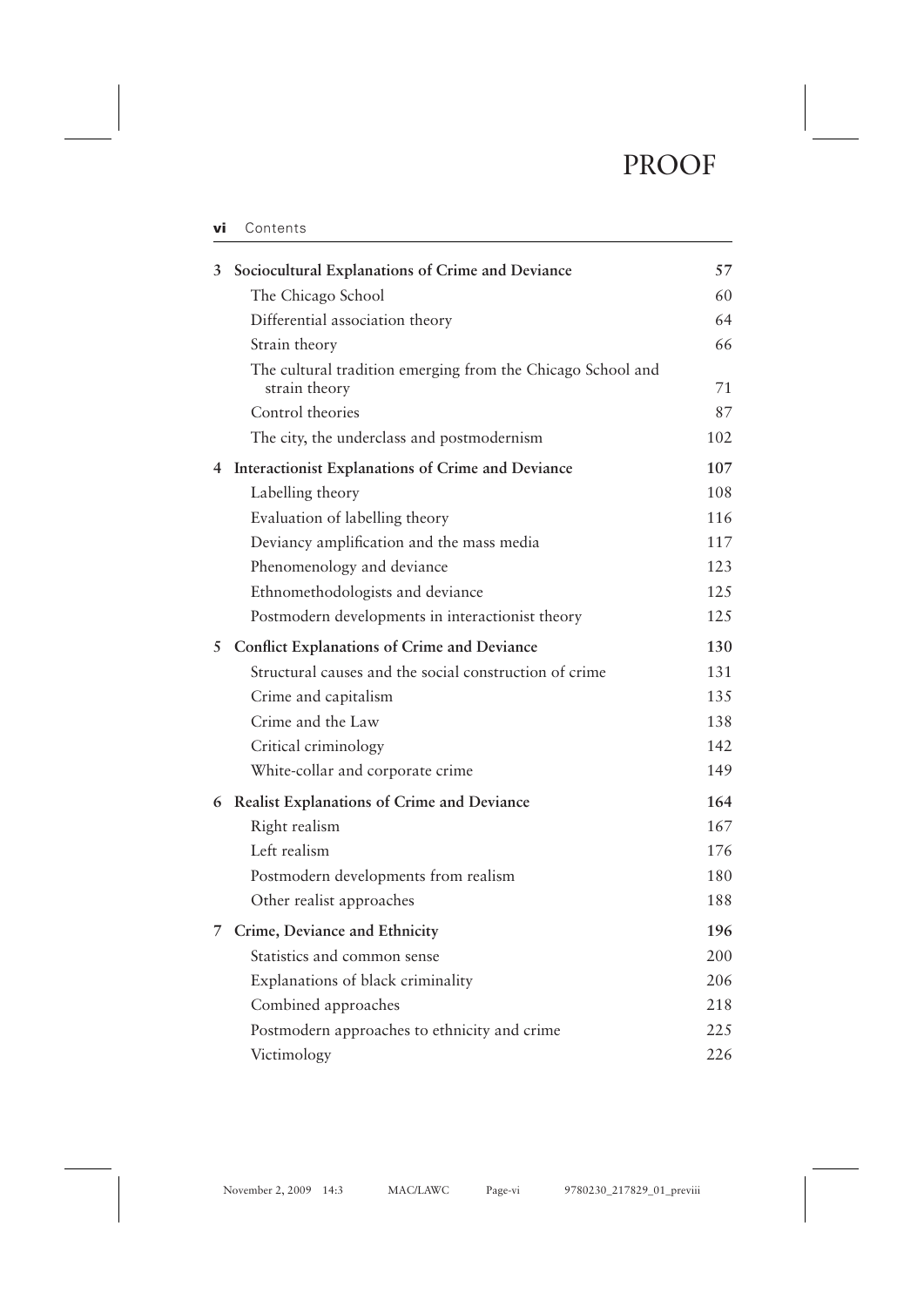Contents **vii**

| 8     | Crime, Deviance and Gender                                                    | 231  |
|-------|-------------------------------------------------------------------------------|------|
|       | Types of feminism                                                             | 232  |
|       | Statistics, gender and crime                                                  | 236  |
|       | Theories that propose that women are less criminally inclined                 | 244  |
|       | Women commit different types of crime from men                                | 252  |
|       | Postmodernism, masculinities and crime                                        | 252  |
|       | Female criminal activity is underestimated or focuses on<br>particular crimes | 2.54 |
|       | Women as the victims of crime                                                 | 260  |
| 9     | Criminal Justice and the Victims of Crime                                     |      |
|       | Policing                                                                      | 267  |
|       | The law                                                                       | 276  |
|       | The courts and the criminal justice system                                    | 279  |
|       | Prisons, incarceration and decarceration                                      | 282  |
|       | Justice and punishment                                                        | 286  |
|       | Victimization and victimology                                                 | 292  |
|       | References                                                                    | 299  |
| Index |                                                                               | 334  |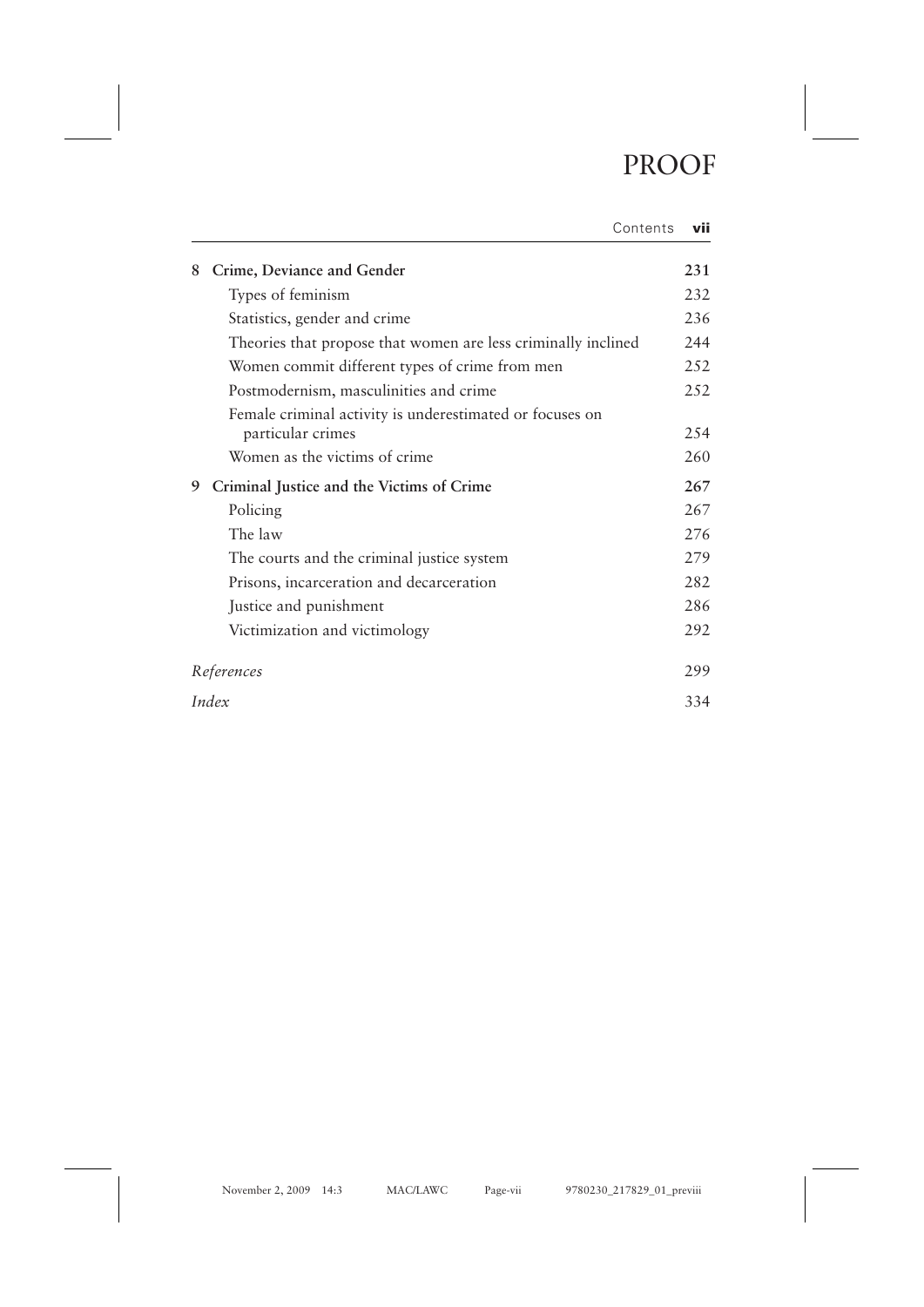## *Chapter 1*

# Introducing the Sociology of Crime and Deviance

After studying this chapter, you should:

☛

 $\searrow$ 

- understand the philosophy underpinning this book
- recognize the problematic nature of the terms 'crime' and 'deviance'
- have reflected on whether there is such a thing as the sociology of deviance and criminology
- be aware of the subject matter of the subsequent chapters in this book

### **THE PHILOSOPHY BEHIND THE BOOK**

We have three aims in writing this book. We wish firstly for you to take an active part in your own education. *Interpretation, application, analysis and evaluation* are the central skills that new sociologists must demonstrate in any examination. Interpretation means that you should be able to look at different types of information, such as that presented in tables and text, and be able to communicate your understanding of them. Application is being able to take sociological and non-sociological material and use it in relevant ways to answer set questions. Analysis means to break down debates and arguments into their constituent parts. Evaluation means being able to assess sociological debates and arguments by examining and evaluating relevant evidence. We are also concerned with providing you with a good solid understanding of sociological knowledge.

The best way of developing these skills is to practise them yourself. Hence we have designed a series of exercises that are tied to these four skills, and if you carry them out you should be able to improve your performance in these

 $\mathbf{a}^{\dagger}$ 

✠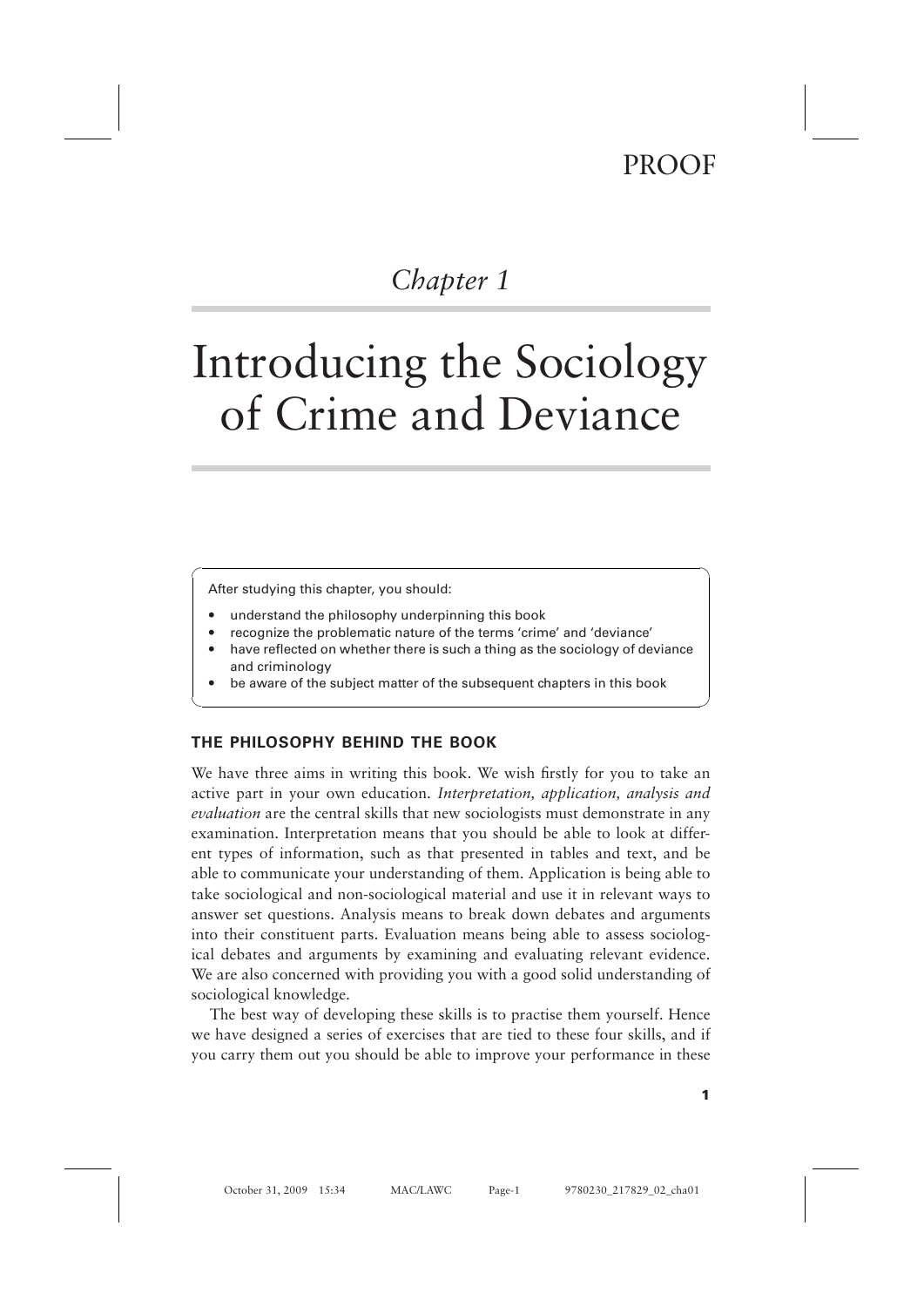areas. You will be able to identify the skills that each question is designed to develop by looking out for the following symbols: **[I]** for interpretation, **[A]** for application, **[An]** for analysis and **[E]** for evaluation. However, we also want you to understand the interconnections between all the information in this book, so you will also find that there are *link exercises* for you to do. These will not only help you to perform skilfully, but will also increase the sophistication of your understanding of the sociology of crime and deviance.

Our second aim is to present you with sociological knowledge that is appropriate and useful for your examination performance. We decided that we did not want to present knowledge that you can glean from other textbooks as it would be pointless to try to cover ground that is more than adequately covered elsewhere. But, we do want you to be as up to date as possible with topics that are familiar to you, so that you can apply the relevant material in your examination. We have therefore focused on developments in sociology during the 1980s, 1990s and 2000s.

We have not attempted to tell you all there is to know about sociology in this period, because to develop your sociological skills you should be finding out for yourself what has been happening in society and sociology during this time. We have, however, tried to give you an overview of the debates that have been going on and the sociologists who have been writing about crime and deviance in this period. You will find that much of the material concerns the theories and ideas of the new right and of the postmodernists, and how other sociologists have responded to these developments. To help you consolidate your knowledge and understanding, activities that test these are included in the exercises. Questions that require you to demonstrate sociological knowledge and/or understanding use the symbols **[K]** and/or **[U]**.

Our third aim is to help you to pass your examinations in sociology. We have therefore included a series of exam questions for you to do, with some key concepts and critical thinking questions. We believe that if you carry out the activities connected to the questions you will help yourself to pass any examination. You may prefer to conduct the activities with a teacher or lecturer, and she or he may be able to build upon the ideas and activities in order to improve your performance. However, you could also use the examination activities as supplements to your other work in sociology, as you go through your course, or as a revision aid as you near your examination.

The important thing to remember is that we cannot do it all for you. You will gain most from this book if you approach it in an active way and are prepared to apply the information and skills in the examination itself. If you just read the text and miss out the exercises, you will only be doing half of what is necessary to pass any sociology examination.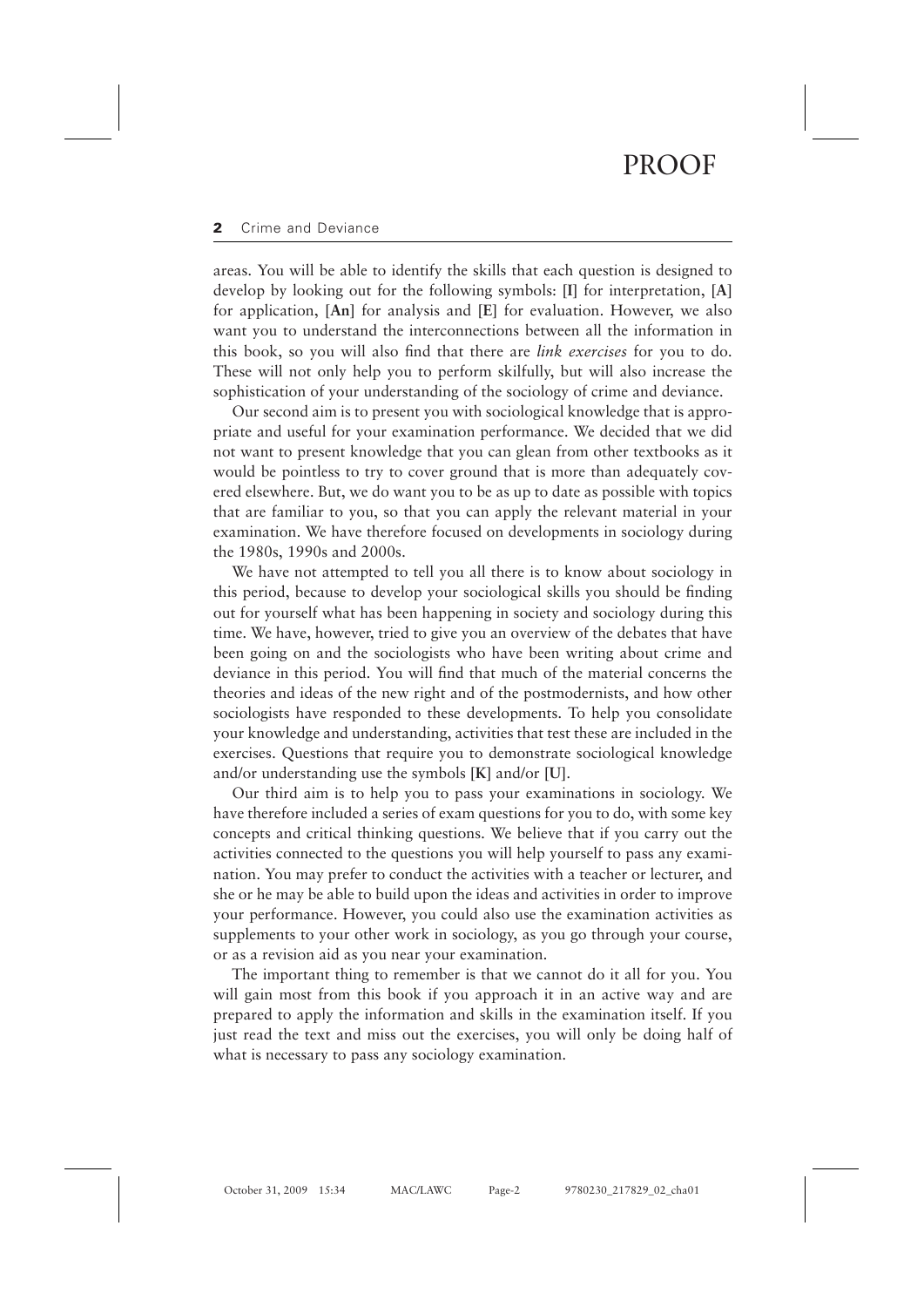#### **WHAT IS DEVIANCE?**

Traditionally, sociology has seen deviance as some sort of opposition to the societal consensus on the proper way to behave and think. In the *Rules of Sociological Method*, Durkheim (1973) describes a complex relationship between crime, deviance and difference. He sees these three phenomena as degrees of divergence from the norms (rules) of society, in which crime attracts social censure of an official kind, while deviance is more lightly censured by a social rather than a necessarily official reaction. On the other hand, individual difference is to be celebrated as the essence of human society. Deviance therefore stands between crime and difference, whereby individuals live their lives at the edge of 'normal' society without always attracting legal sanctions. Crime and deviance are therefore inevitable consequences of the range of individual differences that exist in any society. The greater the differences, the greater is the need for the concept of deviance. The definition of what is deviant and what is criminal relies on the scientific analysis of a given set of social circumstances. The need for analysis stems from the fact that what is deviant is not always obvious (see Exercise 1.1 to explore one such distinction). Sensibilities – that is, judgements about what is acceptable and what is not – vary from society to society, and what may be condemned in a traditional society as unacceptable difference (for example homosexuality) may be celebrated in postmodern societies as a lifestyle choice, or at least one to be tolerated because of its difference.

## $U(A)$

## Exercise 1.1

A useful distinction is made in sociology between legal and illegal deviance. Legal deviance refers to behaviour that breaks social norms or standards but remains within the law. Illegal deviance (crime) refers to behaviour that contravenes the law and is subject to formal punishment. Bearing this distinction in mind, draw up an extended version of the chart below and classify the following deviant acts into either legal or illegal rule breaking. We have provided two examples to get you started.

#### **Deviant acts**

- 
- Homosexuality<br>• Rioting
- 
- 
- 
- Euthanasia Busking **Rape within marriage • Divorce**<br>**Smoking mariiuana** • Tax evasion
- Smoking marijuana<br>Terrorism
- 
- 
- Murder Prostitution
	-
	- **Francisco Rioting 19 Allen Contract Solution Contract Contract Contract A**<br> **•** Speeding in a c
	- Suicide Speeding in a car
		-
		-
		-
	- **Facture 19 Terrorism**<br> **Killing in wartime •** Nude sunb
		- Nude sunbathing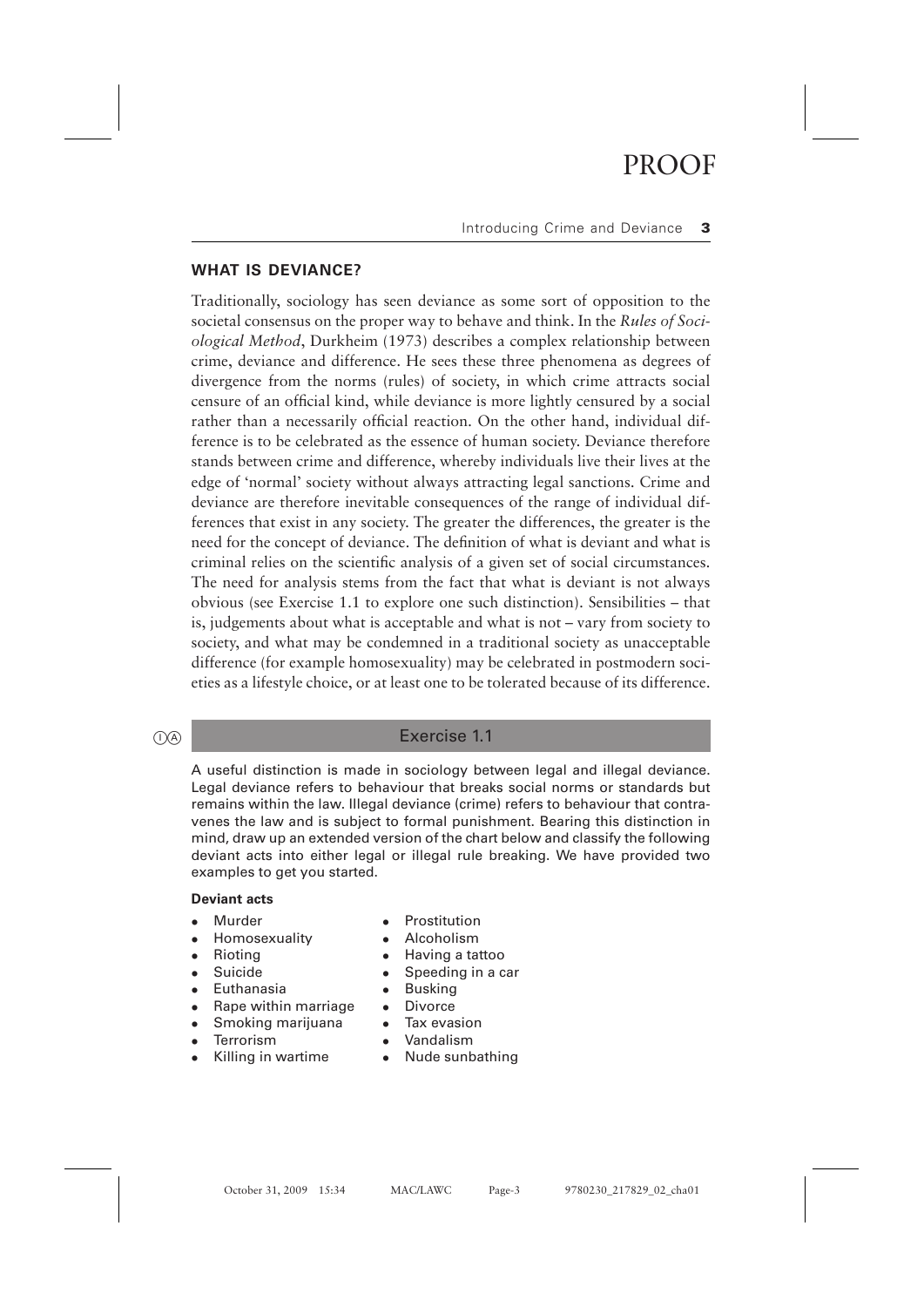|                                                  | Crime and Deviance                                                                                                  |                                                                                             |
|--------------------------------------------------|---------------------------------------------------------------------------------------------------------------------|---------------------------------------------------------------------------------------------|
| $\bullet$<br>$\bullet$<br>$\bullet$<br>$\bullet$ | Road rage<br><b>Mental illness</b><br>• Environmental pollution<br>Farting<br>• Single parenthood<br>Street begging | Drinking alcohol<br>Smoking in a pub<br>Bigamy<br>Child abuse<br>Transvestism<br>Joy riding |
|                                                  | Legal deviance<br><b>Mental illness</b>                                                                             | Illegal deviance<br>Rape within marriage                                                    |

You may have found it difficult to allocate some of the deviant acts in Exercise 1.1. You may have ended up saying that it depends on the country in which you live, the time period in question or the circumstances in which some of the acts take place. If such thoughts came into your head you were right, because there is no absolute or universal way of defining a deviant act. Rather, deviance is a social construct. It is something that is relative to time, place and social situation.

Moreover the definition of deviance is interwoven with the issue of power, that is, who in society is able to impose their view of what is acceptable and what is not. For example Sumner (1994) argues that it is those who benefit most from the prevailing system who have the means to create ideological censures, that is, the dominant notions of right and wrong in society. It is the activities of the media and the education system that are crucial in determining which behaviours are accepted by the majority as 'normal' and which are considered 'deviant'. Yet the acceptance of social acts as non-deviant can also be determined by society at large, regardless of what the 'official' definitions are.

### Exercise 1.2

To illustrate the way in which deviance is a relative concept, draw up a chart like the one below and use the list of deviant acts in Exercise 1.1 to provide four examples of legal or illegal behaviours that vary according to time, place or social situation.

| <b>Relative nature of deviance</b> | <b>Example of deviant act</b> |
|------------------------------------|-------------------------------|
| Time                               | 1. Rape within marriage       |
|                                    | 2.                            |
|                                    | 3.                            |
|                                    | 4.                            |
| Place                              | Bigamy<br>1.                  |
|                                    | 2.                            |
|                                    | 3.                            |
|                                    | 4.                            |

 $\cup$  $\circ$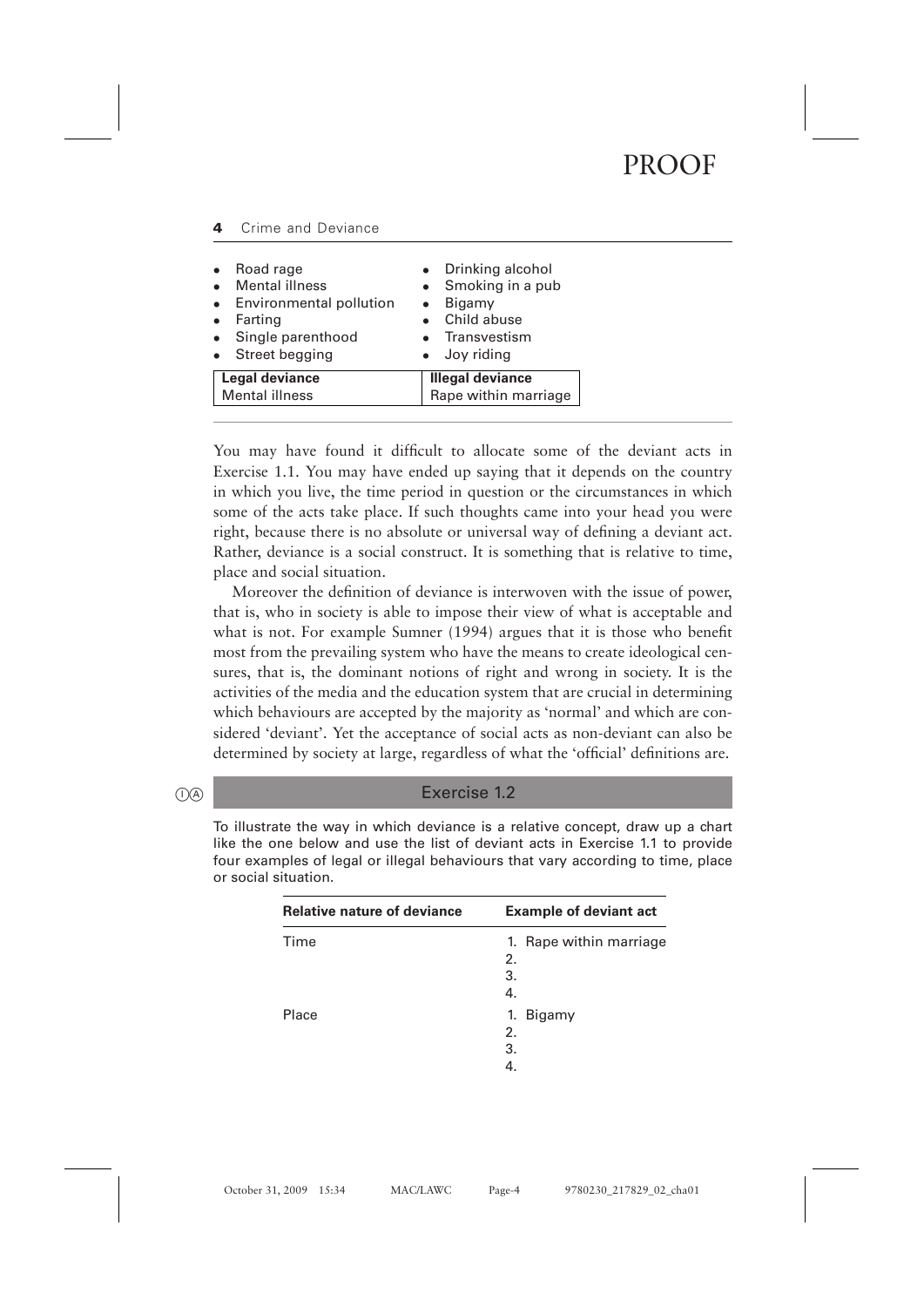| Social situation | 1. Nude sunbathing |
|------------------|--------------------|
|                  | 2.                 |
|                  |                    |
|                  |                    |
|                  |                    |

### **WHAT IS CRIME?**

At first glance the definition of crime seems to be deceptively simple, that is, it is what the law declares to be illegal. However, postmodernists such as Henry and Milovanovic (1994) argue that this is just a tautology (saying exactly the same thing in a different way) and does not encompass the complexity of what is meant by crime. For example interactionists have pointed out that an individual act can be defined as crime or not-crime, depending on the circumstances in which it is carried out (see Chapter 4). But a whole range of other factors are neglected in the tautological definition, such as the role of the law enforcement agencies, what the perpetrator and the victim contribute to an action being defined (or not defined) as a crime, and what has been omitted or exaggerated by participants in coming to a definition of an act as a crime or not a crime.

While this is to insist that crime is a socially constructed phenomenon, it is not to accept, as some critics suggest, that crime is somehow not real and that violent behaviour is merely fictional. Henry and Milovanovic argue that crime is about the exercise of power, the inflicting of pain and hurt on individuals caught in an unequal relationship at a particular moment (see Chapter 5). This power may be expressed by denying something to others, by inflicting real pain on others or by making victims out of those with less power. However, the law can only cover some of the ways in which harm is inflicted in the exercise of power. What is also criminal are those governmental and business practices or family interactions that are not formally illegal but result in harm to others. This of course is a very radical position, in that it criminalizes many of the activities of the state that have usually been seen as the normal and legitimate exercise of power.

### **THE RELATIONSHIP BETWEEN CRIME AND DEVIANCE**

The ways in which crime and deviance are conceptualized in sociology are varied, and it is oversimplistic to treat them as the only two possible categories for activities that lie outside the social consensus of 'normal'. Hagan (1994), following Sutherland (1949), argues that there is a continuum of activities ranging from those formally proscribed by the law, to those whose legal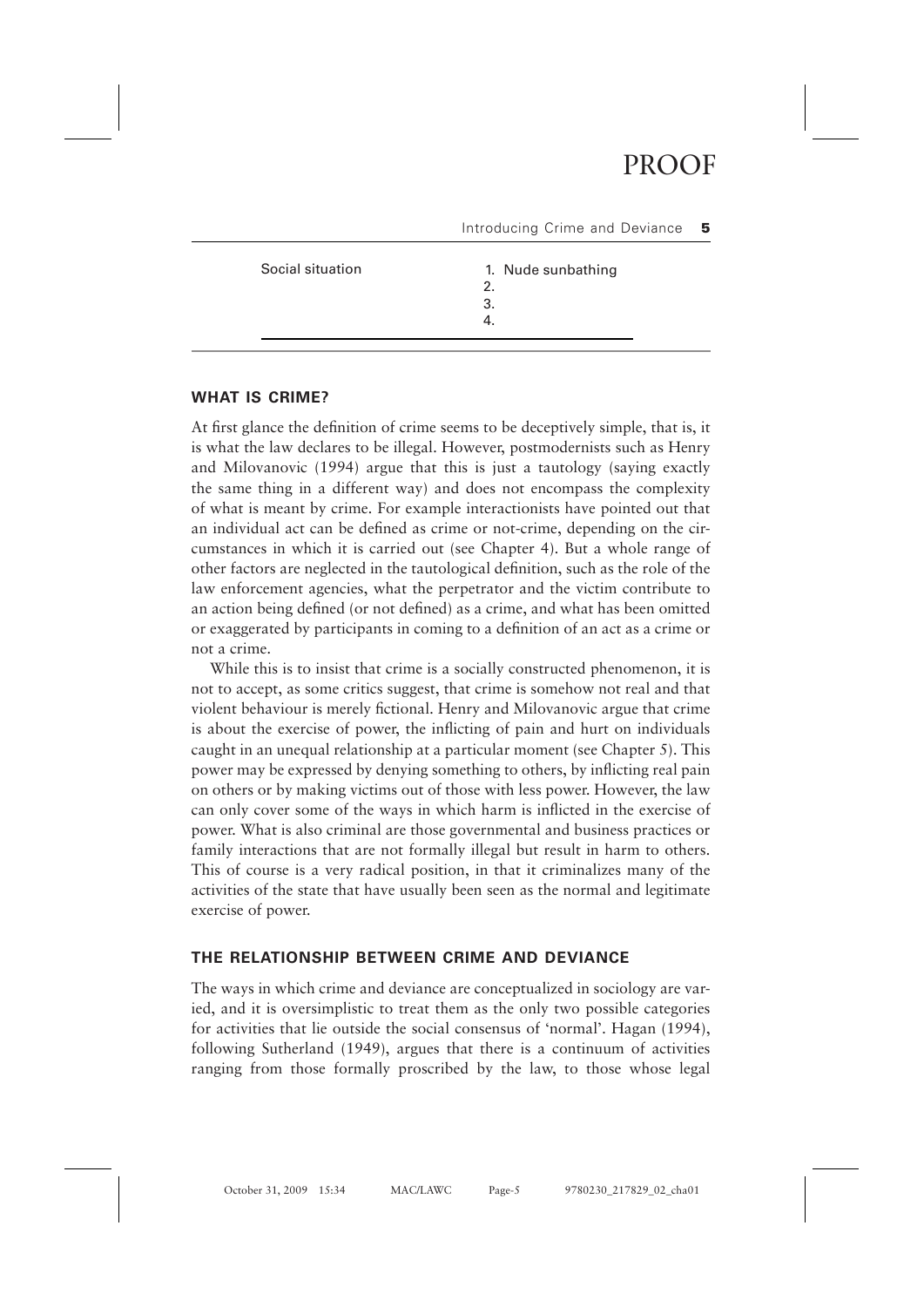situation is less rigid to those seen as conformist. This would include behaviour that is actually or potentially subject to punishment by society, depending on the contingent circumstances in which the behaviour occurs. A crucial contingent condition for classifying behaviour is the seriousness with which it is viewed, taking into account that not all groups will see the same behaviour as serious to the same extent, and that the social response to any behaviour in terms of penalty will vary (Figure 1.1).

Relatively infrequent but serious crimes such as murder are generally agreed to be very harmful. Other activities may attract some censure from some groups, but there is little consensus about the seriousness or even the normality of the behaviour. This suggests that there is room for movement as the social response to activities changes over time or according to culture. For example the social attitude towards homosexuality has changed from legal censure to relative acceptance during the second half of the twentieth century. We can thus make a distinction between consensus crimes, which are generally seen as truly unacceptable; conflict crimes, which while illegal are not always viewed as such by society and are often seen as ways in which some social groups may establish some advantage by manipulating the law; social deviations, which are activities that are not actually illegal but are subject to some sort of regulation, usually by the state, such as mental illness; and social



Severity of societal response

**Figure 1.1** Kinds of crime and disrepute *Source*: Hagan (1977).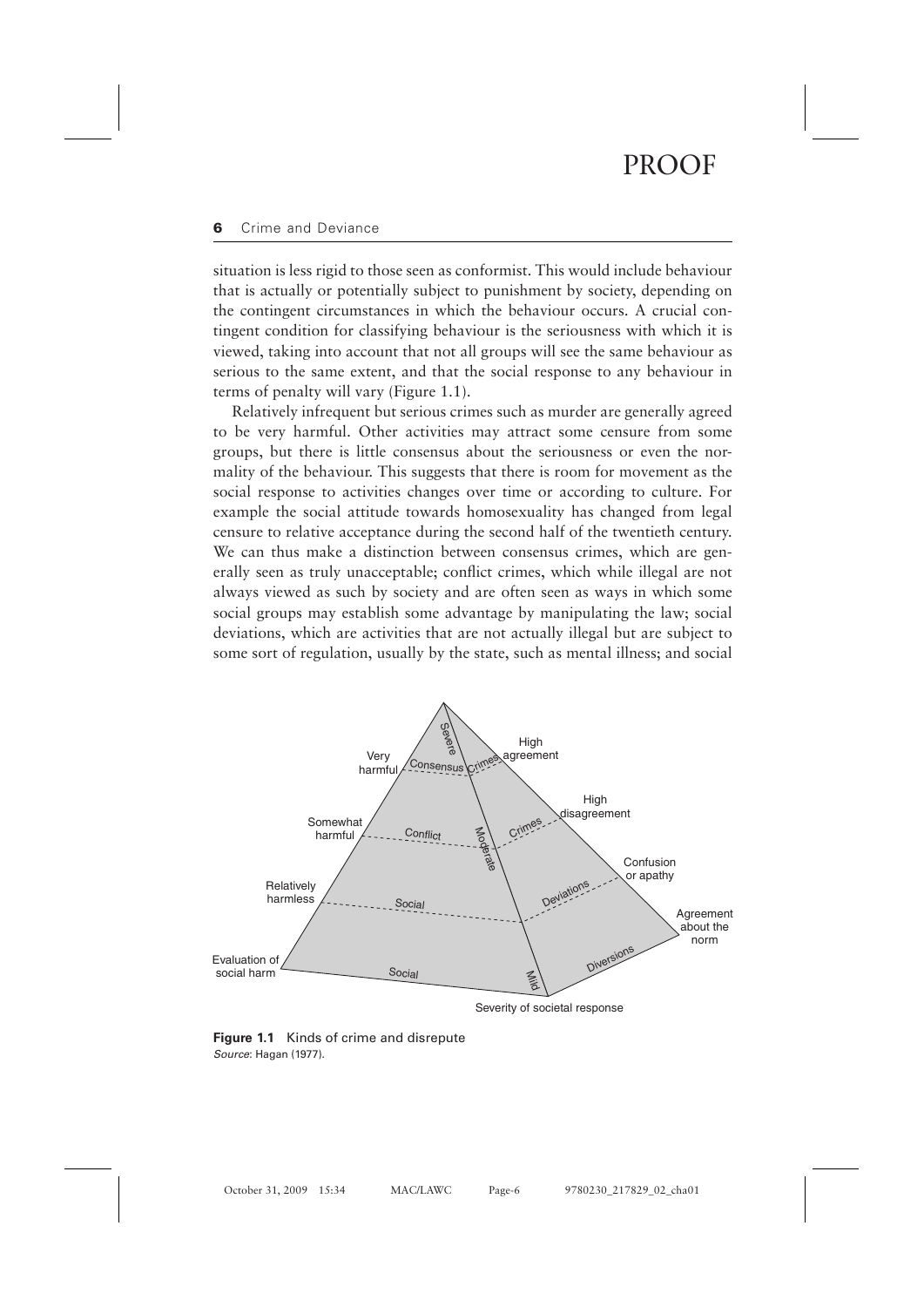diversions, which are the variations in fashion and lifestyle that frequently occur in society.

## **IS THERE SUCH A THING AS THE SOCIOLOGY OF DEVIANCE?**

Sumner (1994) argues that the sociology of deviance has collapsed under the impact of new social conditions and under the weight of its own contradictions. He draws upon the work of Foucault (1967) and others to suggest that the sociology of deviance is intimately connected to the world of modernity and has no resonance in late modernity (or, as some would have it, postmodernity). The argument rests on the belief that the concept of deviance emerged as part of the scientific search for ways to control populations, leading to the creation of new categories of people such as the insane or the deviant. These new concepts were developed as an attempt to manage social problems and potentially disruptive social behaviours in ways that avoided authoritarian oppression. They were ways in which liberal democracies in the West attempted to establish order through increased surveillance and self-surveillance and without recourse to state violence of the most immediate type.

The development of industrial society resulted in an increase in the numbers of people who were unemployed, sick or mentally unstable, and the elites in liberal democracies sought to manage these problem groups by means of increased administration, with the voluntary consent of the 'victims' of social development. Concepts such as homosexuality, prostitution and illegal drug use, therefore, did not refer to some absolute categories of abnormal behaviour, but were developed through scientific discourse (the ideas, concepts and language used to carry out the activities of science) as elites established new ways of dominating the population. These discourses established that groups such as the unemployed were 'not like we normal people' but were characterized as 'other'. This was an important step in achieving a new hegemony or dominance over the mass of the population without reliance on repression.

The concept of deviance was therefore developed as part of the modernist project, defining as inherently deviant those activities which ran counter to a supposed societal consensus. As the forces of postmodernity gained pace, Sumner argues, the concept of deviance lost all scientific credibility, especially as the consensus that deviance supposedly violated could not be empirically shown to exist. As the boundaries between categories of behaviours blurred, as scientific 'metanarratives' (science as an all-encompassing explanation for everything) began to be rejected, and as the importance of individual difference rather than strict social categories grew, so the concept of deviance was increasingly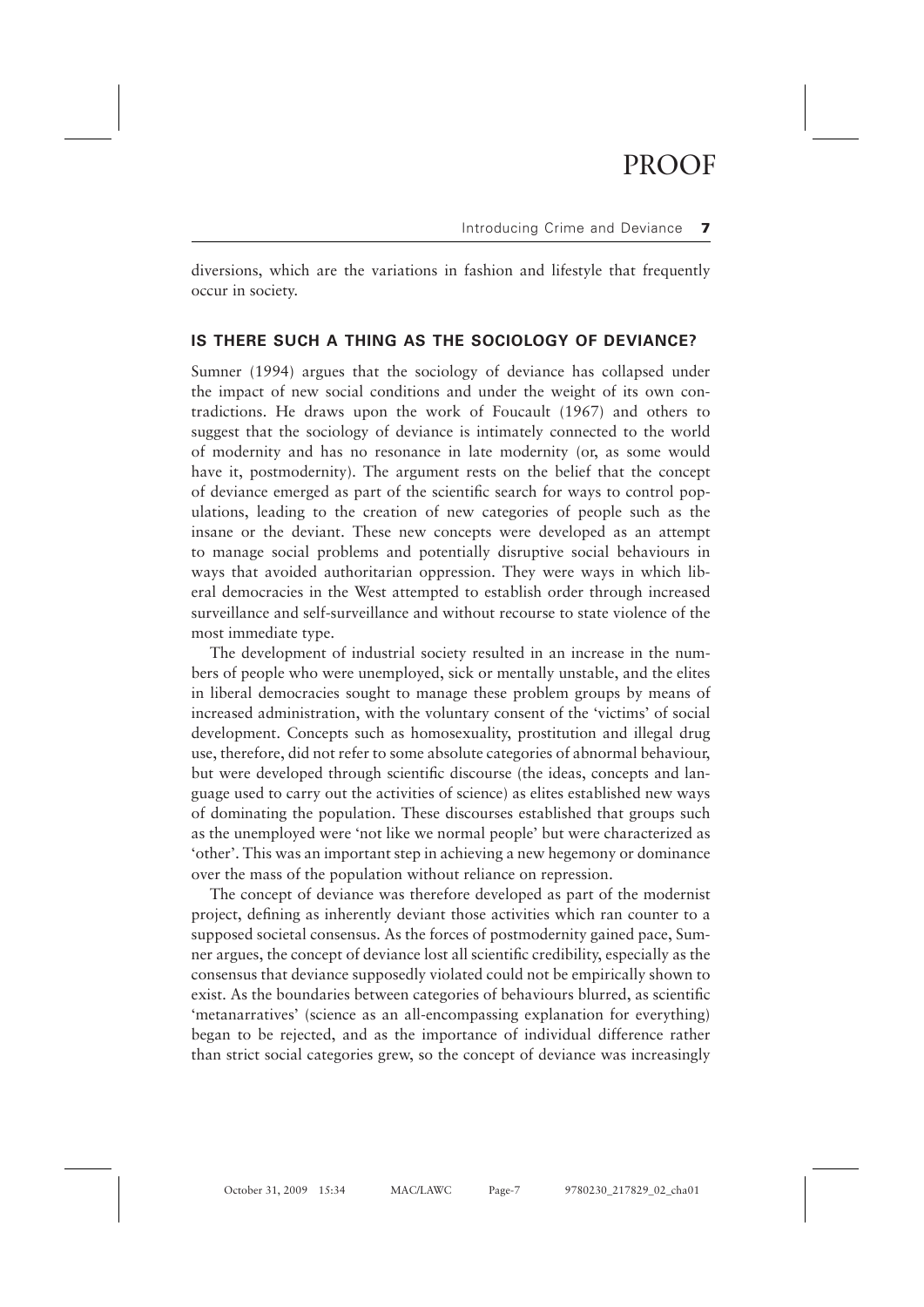abandoned. By the mid-1970s hardly any sociologist employed the concept of deviance to define actions beyond the social consensus – because such a consensus did not exist.

From the 1970s onwards sociologists increasingly turned to the concepts of crime and law, rather than what they saw as a romanticized 'deviance', which had been stripped of its scientific usefulness by its adoption by various political positions, from the right to the left. Rather than being scientific, the concept had now become ideological and therefore of little scientific use. The development of approaches by the new right to crime and disorder hastened the demise of the concept of deviance as the new right rediscovered harsher social censures and attitudes towards criminal behaviour (see Chapter 6). The new right's overtly ideological approach to social order has been paralleled by the left in that they have turned away from their attempt to establish overarching theories of crime and moved towards the development of pragmatic strategies for the management of antisocial behaviour.

Rather than the concept of deviance, Sykes (1992) suggests that the concept of the victim is now the defining idea in the field of social difference. Concern for the victim arose from the interest that left realists (see Chapter 6) and feminists (see Chapter 8) began to show in populations of people who most experienced crime, often in an invisible way. In the postmodern world the dominant majorities feel increasingly threatened by a society that is seemingly out of control – previously quiet minorities are now asserting their rights as full citizens; immigration seems to be undermining the 'way of life'; the traditional moral order seems to be breaking down.

In these uncertain circumstances, citizens are increasingly resorting to litigation to resolve their grievances, real or imagined – or, as Sykes puts it, 'the National Anthem has become The Whine' (ibid.). Postmodern societies are characterized by an aggressive individualism, which fancies itself the victim of discrimination and constantly complains about its lot. Sykes calls this the privatization of discipline, which has produced a new social grouping of those who profit from the litigatory instincts of the victims – counsellors, lawyers, antidiscrimination advisers, human rights experts, and so on. The result, as Sumner (1994) puts it, is that 'the politics of blaming has now become a very big business'.

#### **IS THERE SUCH A THING AS CRIMINOLOGY?**

During the 1990s a heated debate took place within the field of criminology (the study of crime, criminals and victims from a variety of approaches, including sociology) as to whether such a discipline can be said to exist in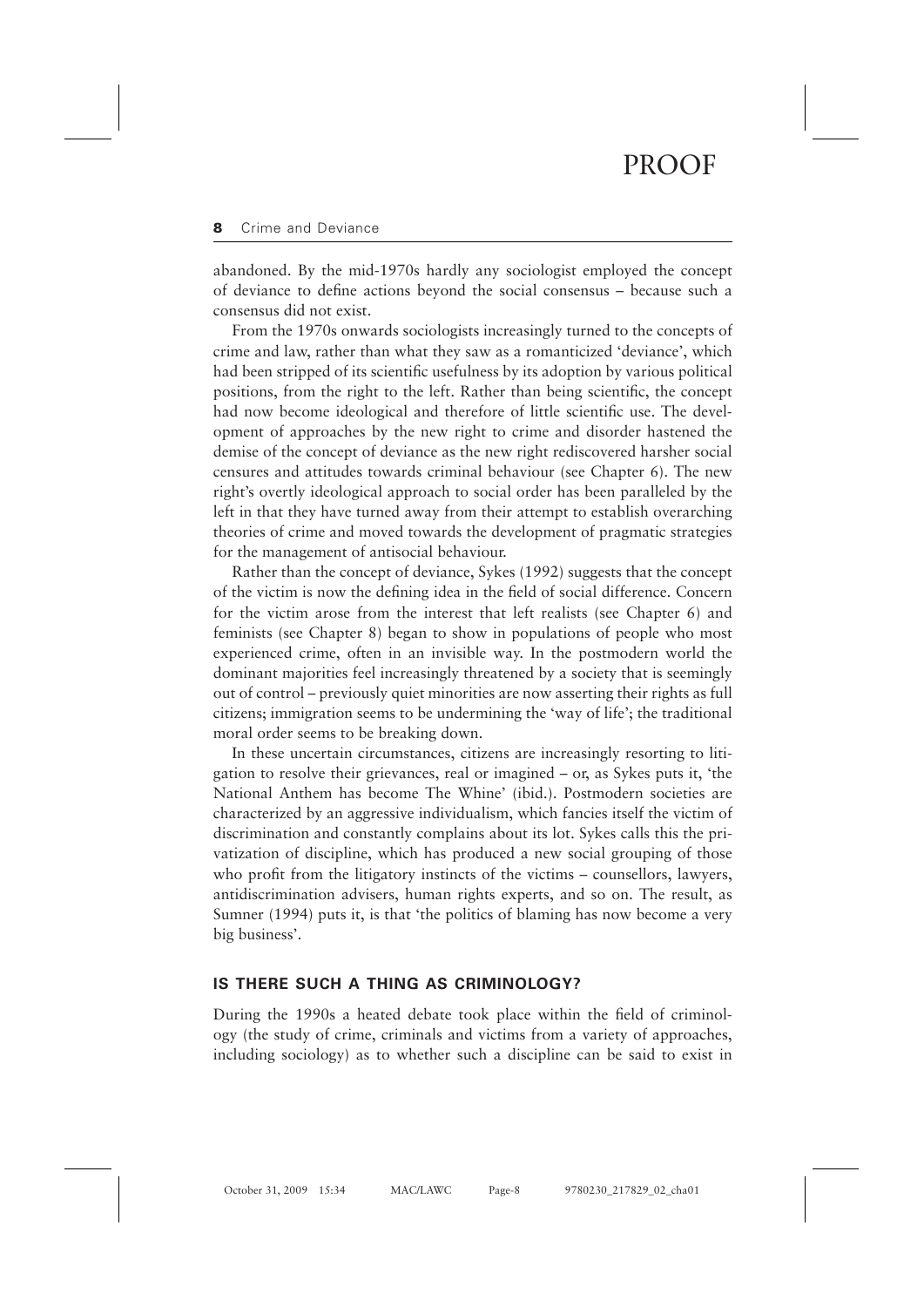#### Introducing Crime and Deviance **9**

the conditions of postmodernity. This was not just a dispute between different perspectives on crime – or a fundamental division between those criminologists who adopted a theoretical approach and tried to produce a general theory of crime and deviance and those who saw themselves as agents of the criminal law agencies with a practical focus, producing policies to control the criminal population – but was a condition of most academic disciplines in the 1990s. Part of the problem lay in the fact that many criminologists came from other academic disciplines. For example many sociologists became interested in crime, and some claimed that it is the sociological input that was most fruitful in the examination of crime (see, for example, Hagan, 1989).

But the influence of external factors on criminology was much wider than just other academic disciplines. Crime is still a matter of great concern to the public and to institutions such as the media and the police. These institutions generate 'discourses' that reflect the knowledge, activities and social, cultural and economic relations within those institutions. Discourses are therefore 'ways of speaking' about something that create a 'reality' about it. For example media discourses about social security fraud often deploy an image of the 'scrounger' and apply it to all claimants, whether legitimate or not. The discourses of the claimants themselves, which might present a different reality, are not given the same prominence.

There are many discourses that seek to influence the course of criminal justice, ranging from the criminal law agencies themselves, to the world of medicine – which offers input into the theoretical causes of criminal behaviour (for example the category of 'criminally insane') – to the media, whose output is the main way in which most people 'experience' crime (for example see Sparks, 1992). Clearly, many political organizations seek to influence the public debate on crime, and Gusfield (1989) suggests that for some organizations the control and regulation of 'crime' is the very reason for their existence, for example the opposing sides in the abortion debate. An interesting discourse that has permeated law enforcement is the military discourse, with the army-like organization of the police and the adoption of warlike metaphors such as the 'fight against drugs' (see McGaw, 1991). This 'militarization' came into its own after the hijacking of aeroplanes by al-Qaeda terrorists and their crashing them into the World Trade Center in New York. President Bush declared a 'War on Terror', which is carried out not just by the military. Cottle (2006) has argued that control of information (the 'image war') is a crucial issue in the fight against terrorism, as politicians and terror groups seek to have their own discourses dominate an increasingly diverse media.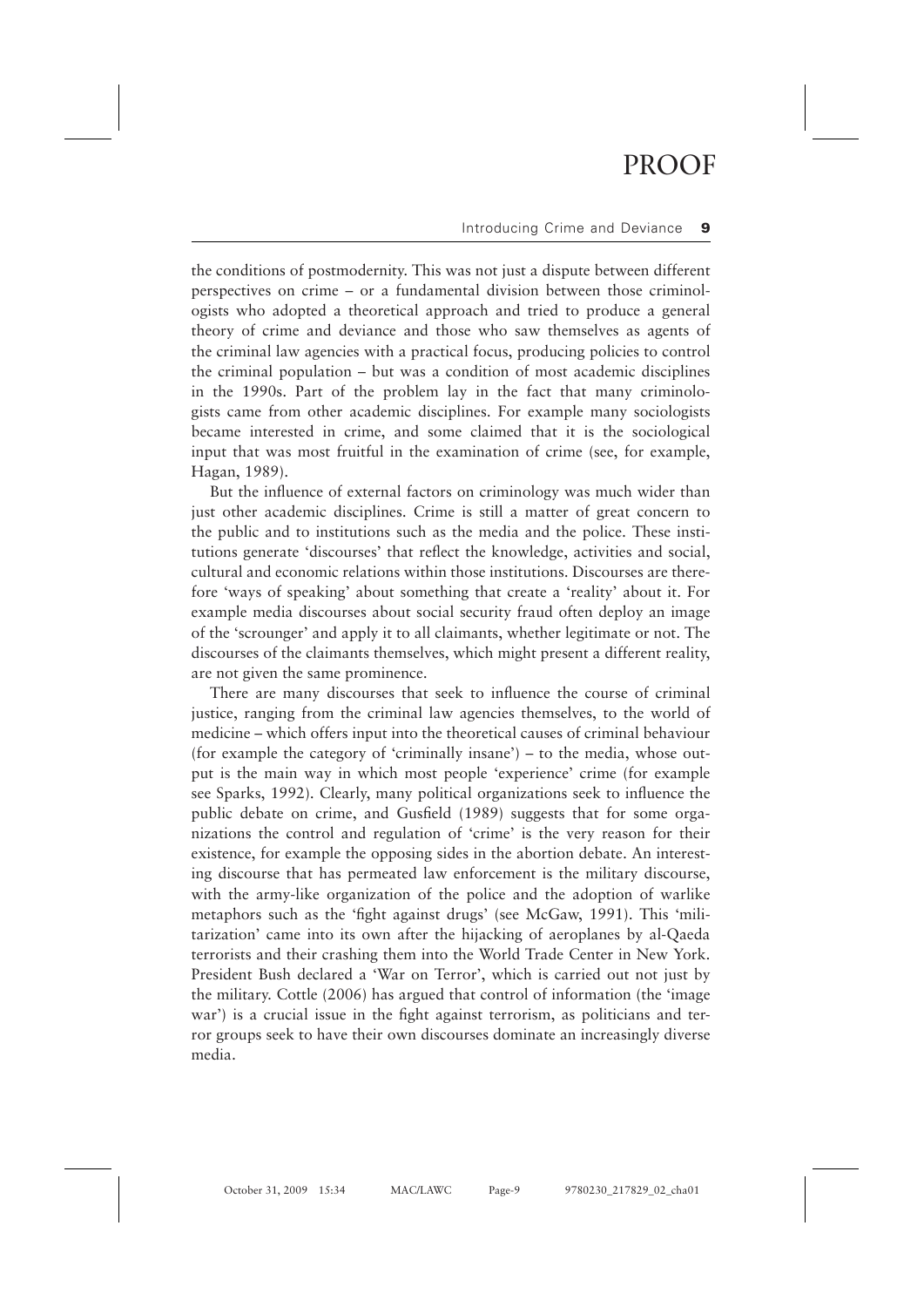## Exercise 1.3

- $\circledA$  1. Suggest two sources other than those mentioned above that shape the public perception of crime.
- $\left(\bigcup\Delta\right)$  2. Identify two factual and two fictitious television programmes that inform the public about crime. Write down any similarities and differences in the ways in which the factual and fictitious programmes depict crime.
	- (*i*) 3. Newspaper reports on crime are a major means by which the public perception of crime is formed. To get you to appreciate the types of message that newspapers convey about crime we would like you to carry out a small content analysis. To do this, observe the following instructions and record your findings in a similar chart to the one shown below.
		- (a) Read the same daily newspaper over a five-day period.
		- (b) Cut out any stories to do with crime.
		- (c) For each story, make a note of the crime committed and the social profile of the offender(s) and victim(s) (age, ethnicity, sex, and so on).
		- (d) Record any other relevant points, for example the locality in which the crimes were committed and the column inches devoted to each story.

| Day            | <b>Crime</b><br>committed | <b>Social</b><br>background<br>of offender | <b>Social</b><br>background<br>of victim | <b>Other</b><br>relevant<br>points |
|----------------|---------------------------|--------------------------------------------|------------------------------------------|------------------------------------|
|                |                           |                                            |                                          |                                    |
| $\overline{2}$ |                           |                                            |                                          |                                    |
| 3              |                           |                                            |                                          |                                    |
| $\overline{4}$ |                           |                                            |                                          |                                    |
| 5              |                           |                                            |                                          |                                    |

- 4. Some sociologists argue that the media present a distorted or selective picture of crime.
- (a) In the light of your content analysis results, to what extent do you agree with this viewpoint?
	- (b) Suggest one reason why the media might present crime in a distorted or selective way.

More fundamental is the fragmentation that has occurred in all forms of knowledge under the impact of the changes that we call postmodernism. Foucault (1972) argues that human sciences such as sociology and criminology are in a precarious position because they exist 'in the shadow of science' (Lawson, 1986). This position beneath 'proper' sciences, such as economics and biology, leads to a blurring of the boundaries between the human sciences

 $\overline{\text{A(E)}}$ 

 $\mathcal{A}$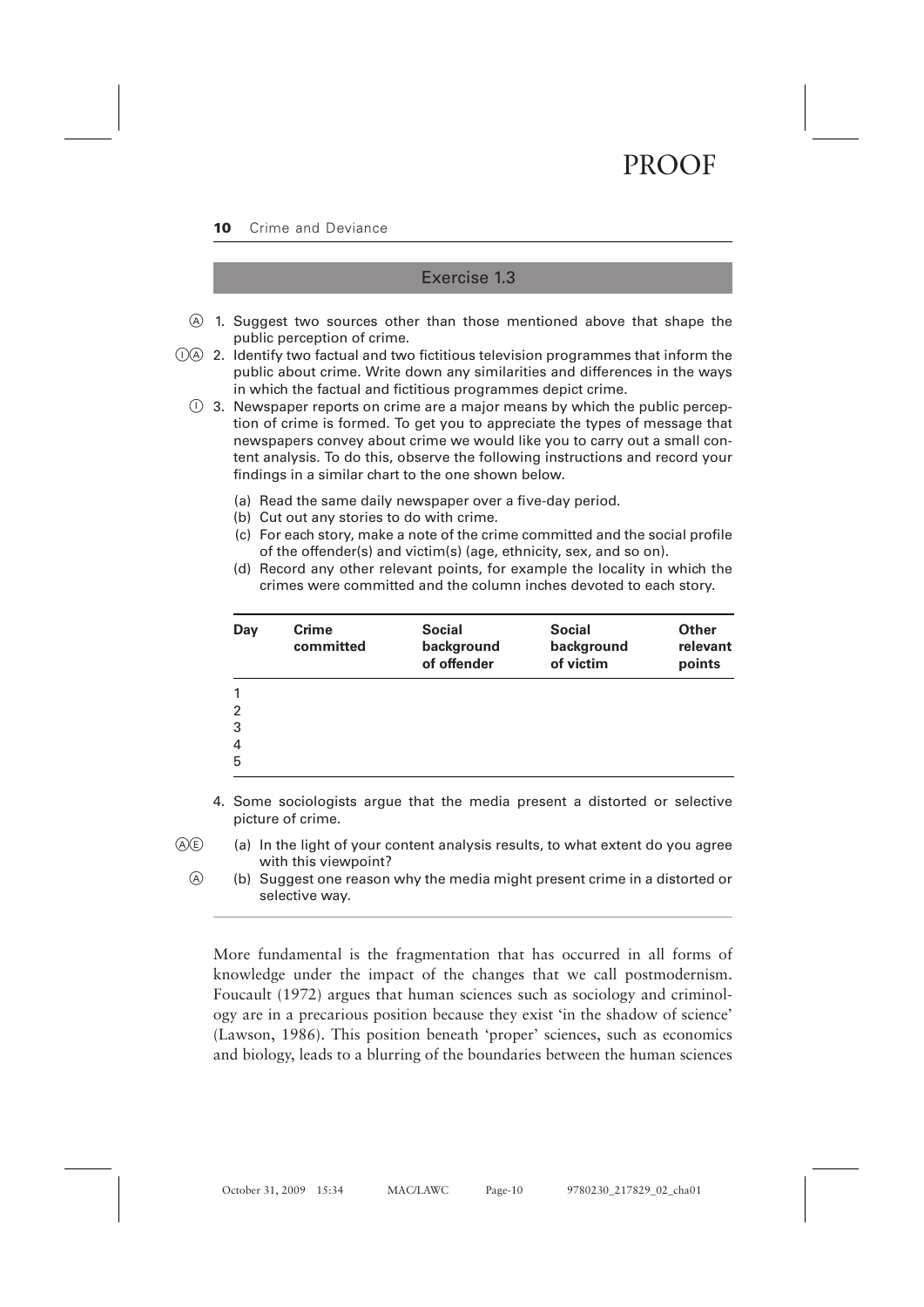#### Introducing Crime and Deviance **11**

as they search for explanations of the phenomena under study. The result of this is disciplines that no longer have firm boundaries but are influenced by other disciplines, and which in turn influence others. This is not just a temporary situation, awaiting some unifying theory, but a chronic state of fragmentation, which Ericson and Carriere (1994) argue ought to be celebrated rather than bemoaned. Acceptance of the fragmentation would allow pluralism to flourish, rather than difference being seen as some sort of intellectual crisis. The loss of solid boundaries around the field of criminology also allows new ideas and influences to penetrate criminological discourses (see Exercise 1.4). In the twenty-first century, for example, an increasing interest in the impact of human rights is evident, not only in terms of the legal framework that forms the backdrop for criminology, but also the way that a concern for human rights impacts on criminological theory (Silvestri and Crowther-Dowey 2008).

#### Exercise 1.4

Identify six academic disciplines that have a contribution to make to the understanding of crime, criminals and victims.

Another critique of the idea of criminology as a discrete subject is that, by establishing finite limits to what might properly be investigated as 'crime', many social phenomena that could be of interest to criminologists become 'invisible'. Hillyard and Tombs (2004) argue that the focus of criminologists should shift from 'crime' to the wider concept of 'social harm'. This would divert attention away from the many petty events that are 'criminal', but which do not cause social harm, towards much more harmful activities such as tax evasion that are not traditionally seen as the legitimate objective of criminological investigation.

#### **CONTENT OF THE BOOK**

Having introduced you to the sociology of crime and deviance, let us now establish what is to come in the rest of this book. Chapter 2 presents statistical data on crime, offenders and victimization. The usefulness of different types of crime data are discussed. Chapter 3 explores a range of early and recent sociocultural explanations of crime and deviance. In Chapter 4 we address interactionist thought on crime and deviance, and reflect on labelling and phenomenological, ethnomethodological and postmodernist views. Chapter 5

## (K)(A)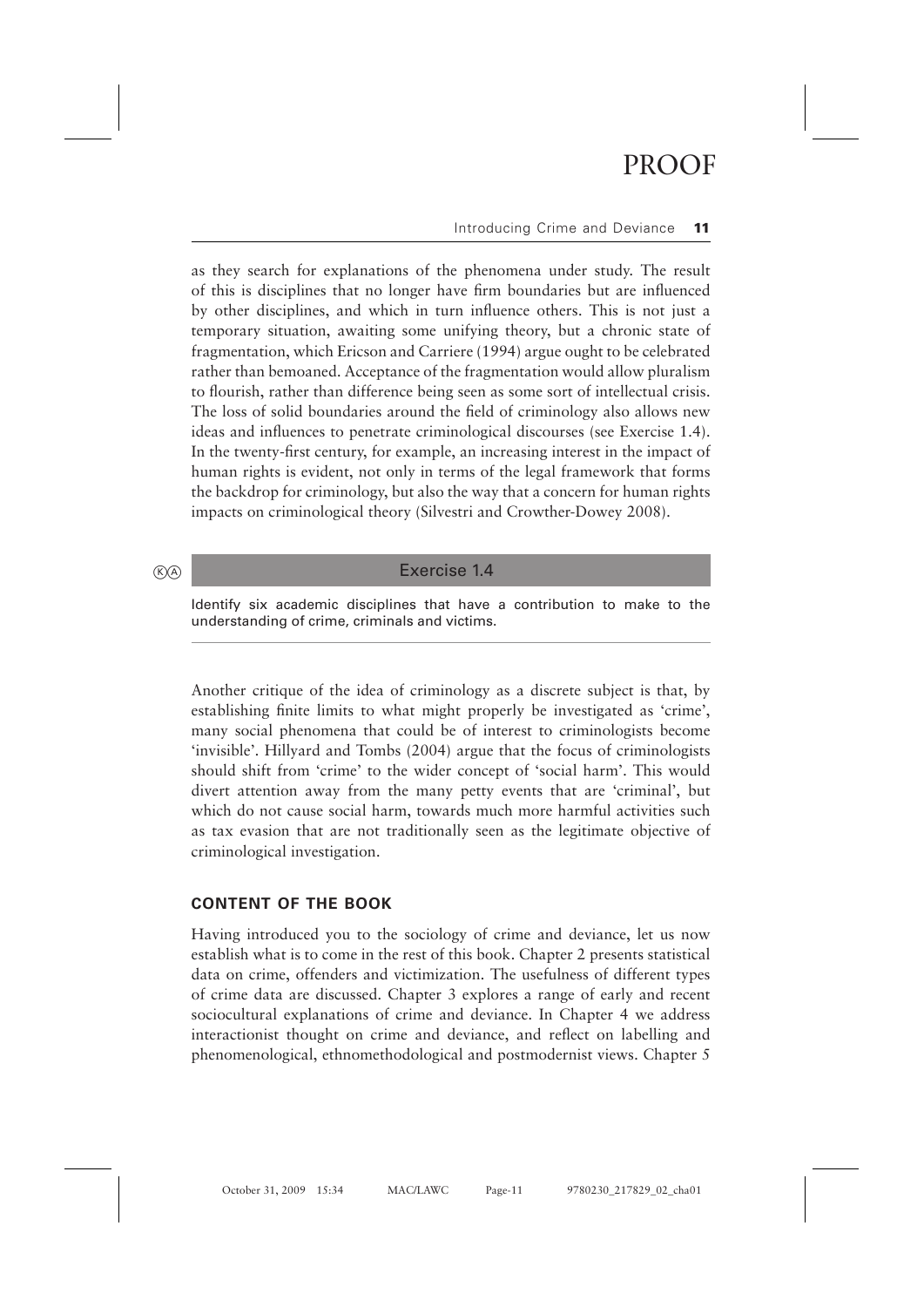#### **12** Crime and Deviance

examines conflict explanations of crime and deviance. The chapter adds to the debate on white-collar crime introduced in Chapter 2. Realist explanations of crime and deviance are dealt with in Chapter 6. Both right and left realist theories are explored, as well as other realist approaches such as routine activities theory and lifestyles theory. Postmodern developments out of realism are also explained. Chapters 7 and 8 draw on recent theoretical developments alongside more established ideas to account for the relationships that exist between ethnicity and crime and gender and crime. Issues regarding victimization are raised in both chapters. Finally, in Chapter 9 we consider a range of theoretical views on the workings of various aspects of the criminal justice system. We then examine different schools of thought in the field of victimology.

#### **Important concepts**

Crime • Deviance • Difference • Modernity • Politics of blaming • Fragmentation of knowledge

## **Critical thinking**

- 1. What is the distinctive contribution that sociology can make to an understanding of crime and deviance?
- 2. Is it possible to have an agreed definition of deviance when, as individuals, we hold ethical and moral ideas about the proper way to be behave that may or may not be shared with others? Does holding religious beliefs help or hinder reaching such an agreed definition?
- 3. Is the proper role of criminology to understand crime, to explain crime or to combat crime? Are criminologists just agents of the state?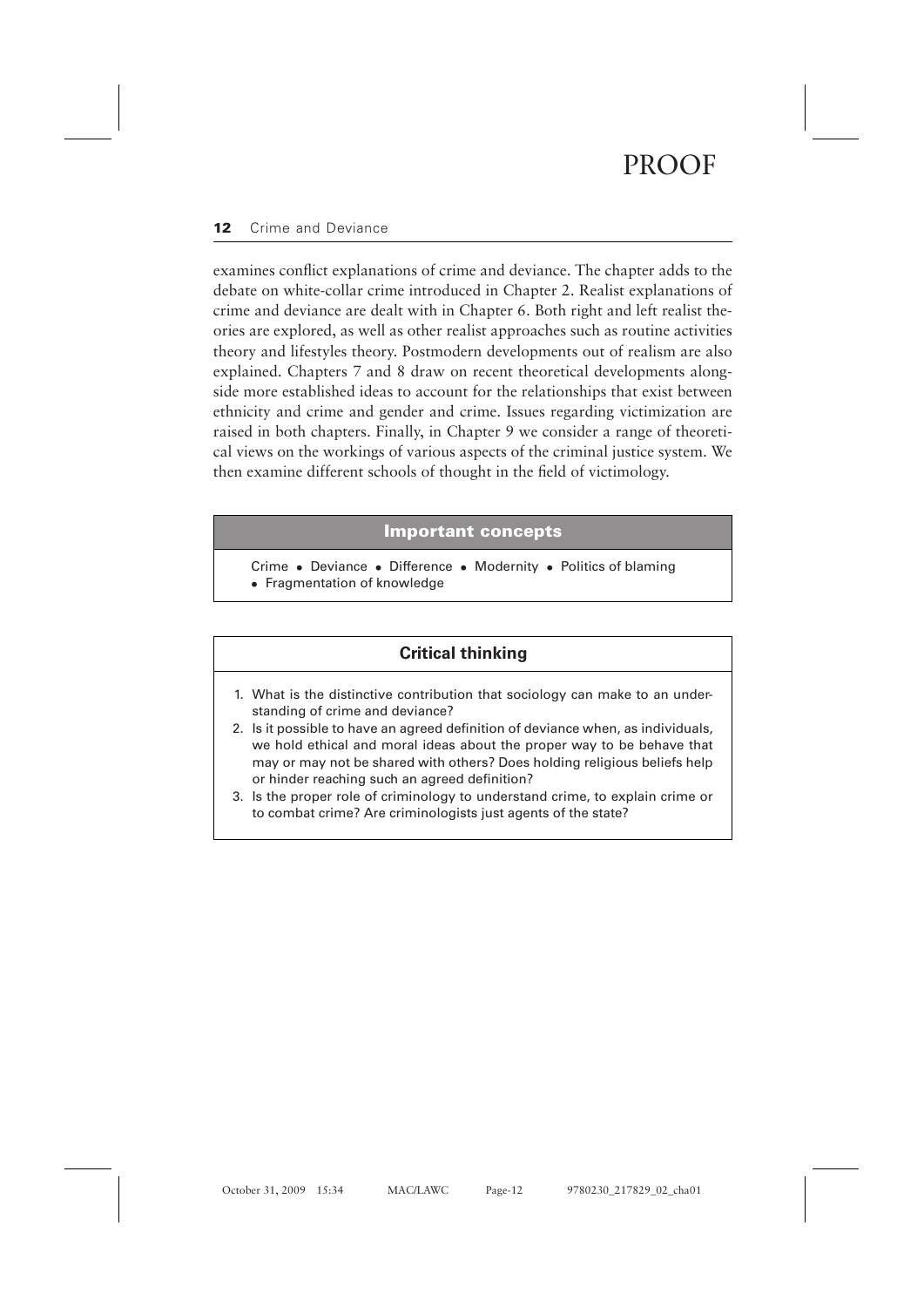# Index

Abortion 9, 23, 110<br>Absolute poverty 178 Absolute poverty Accommodation 137 Accounting procedures 13<br>Acquaintance violence 16.47 Acquaintance violence Acquisitive crime 42 Action 5, 64, 108, 115, 181, 191, 282 Acts 4, 5, 143, 171 Actuarial justice 289<br>Actuarial risk 191 Actuarial risk Adaption 72 Administrative criminology 99ff, 271 Adolescent-limited offenders 99 Adolescents 39, 69, 95, 98 Adults 39, 74, 92f, 98 Aesthetic style 84, 85 Affluence 145 Age 18, 35, 39, 47, 49, 52, 95, 96, 160, 199f, 227, 234, 257 Agencies 113, 142, 158, 177, 191, 222, 242, 255, 286, 289 Agency 70, 181 Agents 181, 250 Aggressive masculinity 80 Alcoholism 3, 75 Al-Qaeda 9, 156, 190, 191 Altruism 69<br>American Dream 66f, 69, 71, 151, 208 Amoral calculators 161 Amplification 107, 111ff, 117ff, 122, 176, 270 Anarchism 148<br>Androcentricity 251, 279 Androcentricity Androgynous approach 254 Animal rights 159 Anomie 66f, 69, 157, 178<br>Antidiscrimination laws 30 Antidiscrimination laws Anti-positivism 124 Antischool subculture 72 Antisocial behaviour 8, 36, 62, 91, 98, 165, 248, 255, 278 Appropriate victims 294

Architecture 85, 100, 185<br>ASBOs 276, 278  $\frac{276, 278}{208}$ Ascription 208<br>Aspiration 78 Aspiration 78<br>Assimilation 85 Assimilation 85<br>Attachment 90, 94 Attachment Attitudes 8, 39, 59, 64, 177, 213, 226 Audience 115, 117, 125 Authoritarian new Right 167f Authoritarianism 7, 277<br>Authority 71, 131, 146, Authority 71, 131, 146, 277 Autonomic nervous system 165 Autonomous citizenship 275 Autonomy 79, 233 Backlash 239 Behaviour 4, 6, 7, 30, 58, 64, 83, 89, 108, 109, 115, 123, 130, 161, 165, 174, 181, 199, 212, 214, 239, 252, 274, 278 Behaviourist theory<br>Beliefs 90 Beliefs<br>Bias Bias 20, 27, 29, 85, 117, 134, 212ff, 256ff, 280 Binaries 234 Biography 151 Biological determinism 58f, 176f, 233, 245 Biological explanations 57, 58f, 60, 147, 164ff, 168f, 176, 181, 234, 244, 246, 263 Biosocial criminology 168f<br>Black economy 78, 104 Black economy Black feminism 231, 233 Blacks 28, 30, 58, 85, 102, 146, 188, Ch. 7 *passim*, 233, 241 Blame 89, 158 Blocked opportunities 78 Blue-collar crime 24 Blurring of boundaries 10, 85, 151, 275, 282, 284, 285 Body 182, 193, 224, 245, 249, 252 Body types 168 Borderless world 156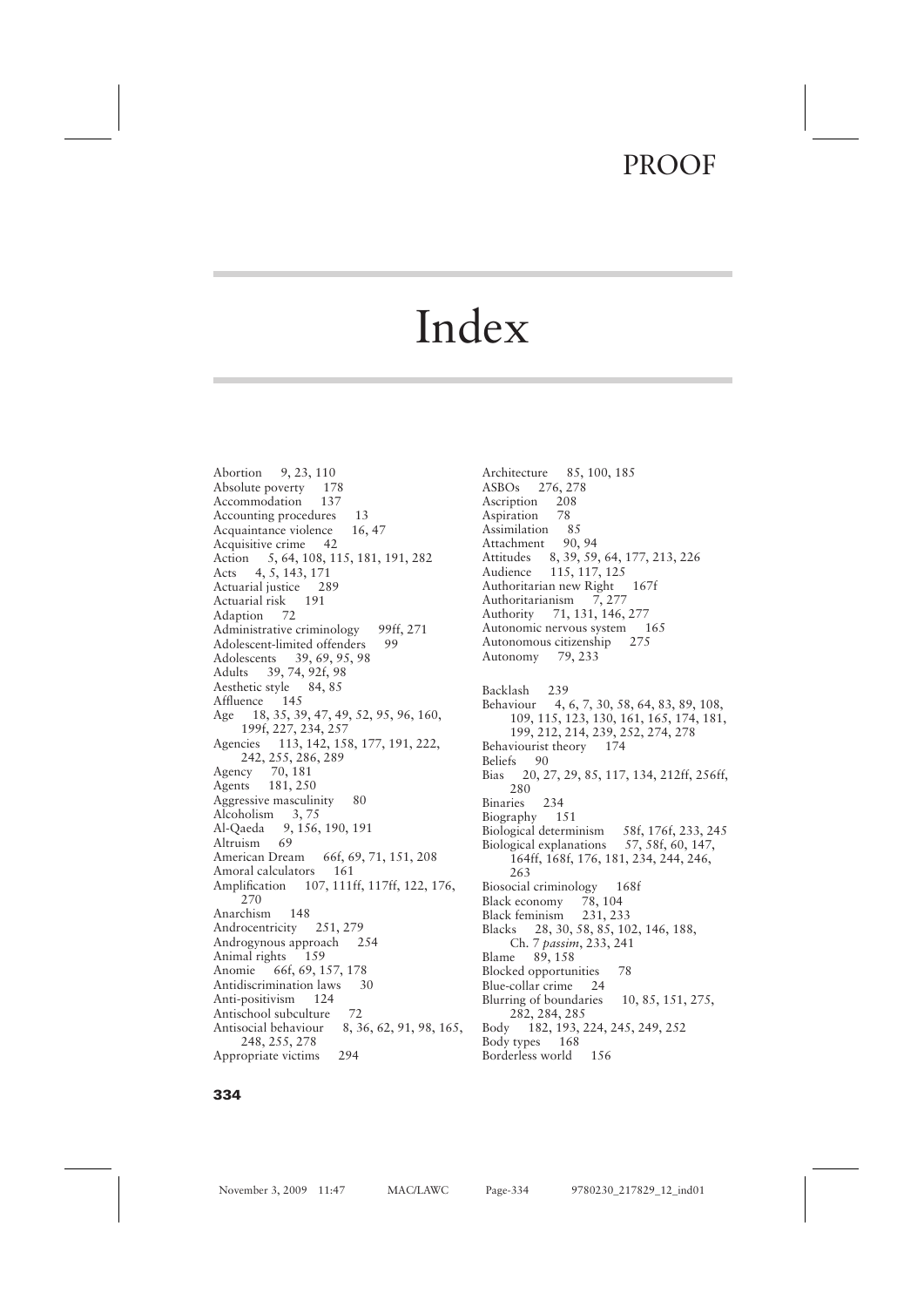#### Index **335**

Boundaries 11, 85, 104, 115, 159, 248, 275, 282 Bourgeoisie 135, 162 Bragging factor 39 British Crime Survey 21, 28, 31, 42f, 51f, 53, 127, 169, 198, 205, 214, 215, 228, 229, 264, 269f British Minority Ethnic (BME) Ch. 7 *passim* Broken windows theory Bureaucracy 138, 140, 153, 156, 183, 267f Business 143, 188 Business criminal organizations 152 Calculation 282, 289<br>
'Carceral clawback' 259 'Carceral clawback'<br>Capital 104, 141. 104, 141, 153, 187<br>
isinvestment 187, 188, 241 Capital disinvestment<br>Capitalism 69, 83, 1 Capitalism 69, 83, 130, 132, 135ff, 142, 145, 148, 161, 179, 219, 232, 233, 234, 277, 283 Causes of crime 58, 59 CCTV 99, 101, 127, 141, 244, 273, 275, 276, 282<br>Change *see* see Social change Chicago School 60, 61ff, 63, 66, 101, 188 Child abuse 4, 23, 39 Children and childhood 98, 99, 146, 240 Chinese 197, 205<br>Chivalry 213, 245 213, 245, 256, 257 Choice 89, 97, 99, 110, 141, 143, 168, 178, 190, 193f, 216, 240, 258 Cities 61, 101, 102ff, 170, 185, 189, 222, 242 Citizens 8, 140, 157, 183, 191, 278, 290 Civilizing process 103, 168, 219, 283<br>Class fraction 80 Class fraction Classification 203, 282, 284 Clear up rate 206<br>Code of the street 82 Code of the street Coercion 98, 135, 146, 148, 247, 252, 262, 284 Collective efficacy 62f<br>Commercial crime 42 Commercial crime Commercialization of crime control 269 Commitment 88, 90, 91, 97<br>Common sense 108, 125, 200f Common sense Community 59, 61, 62, 74, 80, 83f, 87, 102, 104, 111, 116, 167, 179, 187, 199, 210, 221, 223, 253, 258 Community policing 268, 270 Community sentences 185, 187, 284f, 291 Computer crime *see* Technology crime Concentration effect 221 Concepts 7, 234 Conduct norms 59, 210 Confidentiality 35, 38, 39 Conflict *see* Social conflict

Conflict crimes 6 Conflict subculture 74, 77, 78<br>Conflict theories 55, 83, Ch. 5 55, 83, Ch. 5 *passim* Conformity 6, 66ff, 74, 83, 86, 87, 88, 90, 91, 132, 165, 175, 244, 247, 250, 251<br>cience 174 Conscience Consciousness 173, 225 Consensus 3, 5, 7, 8, 167, 249 Consensus crime 6 Consensus policing 270f Consent 7, 146, 262 Constitutive criminology 181, 278 Constraints 29, 59, 70, 94, 161, 181, 188, 276 Consumers and consumerism 24, 26, 86, 103, 161, 176, 260 Consumption 78, 103, 140, 151<br>Content analysis 10 Content analysis Contingency 6, 96, 171, 176, 233 Continuity of engagement 98, 99 Control *see* Social control Control theory 57, 87ff, 161, 170, 247<br>Cop culture 268, 270 Cop culture Copycatting 111<br>Core workers 187 Core workers Corporate crime 24, 26, 54, 149ff, 177f, 288, 294 Correspondence 283 Corruption 157, 161 Cost–benefit analysis 65, 90 Counting rules 29, 31 Courts 13, 126, 142, 155, 179, 184, 217, 239, 257, 278, 279ff Craft criminal organizations 152 Crime 5f, 125f Crime control industry 141<br>Crime control model 185 Crime control model Crime explosion 13 Crime of passion 261 Crime prevention 127, 222 Crime problem 28, 275 Crime rates 19, 20, 32f, 49, 61, 62, 164, 174, 206, 209f, 239, 286 Crime scripts 171 Crime statistics *see* Official statistics<br>Crime waves 117, 286 Crime waves Crimes of empire 157 Crimes of passion 63 Crimes of the powerful 24, 137, 149 Crimes without victims *see* Victimless crimes Crime-terror continuum 156 Criminal career 64, 97, 226 Criminal justice system 9, 13, 27, 29, 108, 132, 135f, 169, 176, 209, 213, 218, 234, 235, 252, 258, Ch. 9 *passim*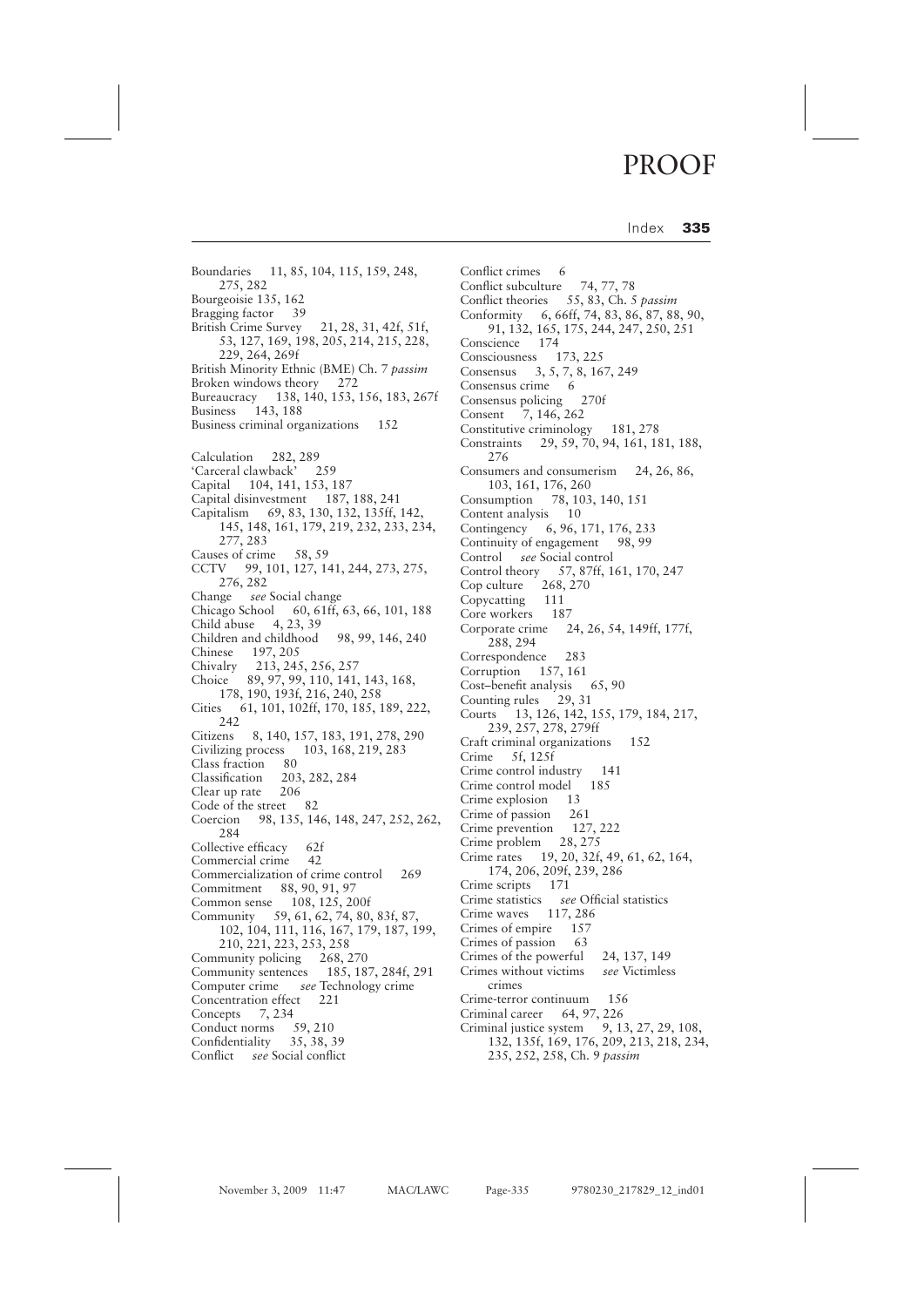Criminal law agencies *see* Law enforcement agencies Criminal subculture 74, 77, 78, 219 Criminalization 5, 85, 110, 131, 135, 203, 210, 277 Criminalization of migration 225 Criminology 1, 8ff, 158, 176<br>Crimogenic factors/impulses 90, 103, 108, Crimogenic factors/impulses 135, 143, 161 Crisis in hegemony 145 Crisis in masculinity 254 Critical criminology 113, 142ff, 219, 220 Critical victimology 295 Cultivation thesis 122 Cultural criminology 84 Culture 6, 57, 72, 78, 86, 88, 103, 130, 171, 179, 199, 210f, 221, 236 Culture of complaint 296<br>Culture of control 268 Culture of control Culture of dependency 103, 169f, 174f, 295<br>Culture of poverty 221 Culture of poverty Culture of subordination 221<br>Cultures of masculinity 262 Cultures of masculinity<br>Curfew orders 184 Curfew orders 1<br>Custodial sentence 29, 185, 187, 216, 257 Cybercrime 30, 154ff<br>Cyberpornography 31 Cyberpornography Cyberstalking 31<br>Cybertheft 30 Cybertheft Cyberviolence 31 Cynical deviants 115 Dark figure 35, 42, 110, 241 Date rape 262 Decarceration 185, 234, 282ff Decoding 145 Deconstruction 148, 181, 234 Decriminalization 75, 167, 168, 274 Deference 131 Deferred gratification 97, 169 Deindustrialisation 73, 84, 105 Deinstitutionalization 110f Delinquency 61, 62, 68, 78, 83, 86, 88, 94, 96, 165, 206, 246, 250 Delinquent subcultures 71ff Democracy 7 Demography 31 Density 62, 83, 85 Dependency culture *see* Culture of dependency Deprivation 18, 206, 207f, 209 Deregulation 104 Deserving poor 175 Deserving victims 294 Desistance 92, 99, 171 Deskilling 153 Determinism 143, 165

Deterrence 90, 126, 167, 176, 182<br>Deviance 3f, 7f, 282 Deviance 3f, 7f, 282<br>Difference 3, 7, 8, 11 3, 7, 8, 11, 102, 148, 226, 234<br>association 64f, 82, 153, 246 Differential association<br>Differential coercion 98 Differential coercion 98 Differential identification 64 Differential social organization 64<br>Differential socialization 248 Differential socialization<br>Diffusion of benefits 171 Diffusion of benefits Disciplinary drill 183 Disciplinary regime 122, 182 Disciplinary rituals 183 Disciplinary society 182, 275, 283, 286 Discipline 181ff, 193, 221, 278, 283, 285 Discourse 7, 9, 11, 102, 107, 113, 128, 148, 162, 181, 226, 281, 289 Discourse of progress 102, 104 Discrimination 8, 30, 89, 210, 212, 216, 217, 219, 221<br>Disintegration 70 70, 102, 146, 167 Disintegrative shaming 116 Disorder 8, 50<br>Displacement 101, 171 Displacement Disrepute 187f, 222ff<br>Diversity 102, 234 Diversity Divorce 3 Docility 183, 193 Domestic labour 232, 250 Domestic violence 39, 231, 235, 260, 262ff, 294 Dominant culture 59f, 210, 224 Dominant ideas/discourse/ideologies 4, 107, 130, 132, 135, 145, 162, 262 Domination 7, 9, 137, 148, 283 Double deviance 258 Double failures 75 Double jeopardy 258 Double standard 248 Drift 88f, 92, 165 Drugs 7, 14, 23, 68, 73, 75f, 92, 110, 121, 140, 150, 153, 165, 167, 168, 179, 183, 186, 188, 210, 221, 223, 237, 238, 240, 257 Dual labour market 187 Early onset delinquency 99 Eco-crime 159f Ecological approach 101, 189<br>Ecological bias 114 Ecological bias Ecological contamination 214 Ecological justice 160 Education 1, 4, 66, 69, 72, 74, 78, 86, 92, 209, 290 Egoism 87 Elderly people 31, 48, 50, 202, 296 Electronic tagging 182, 184, 276 Elites 7, 143, 157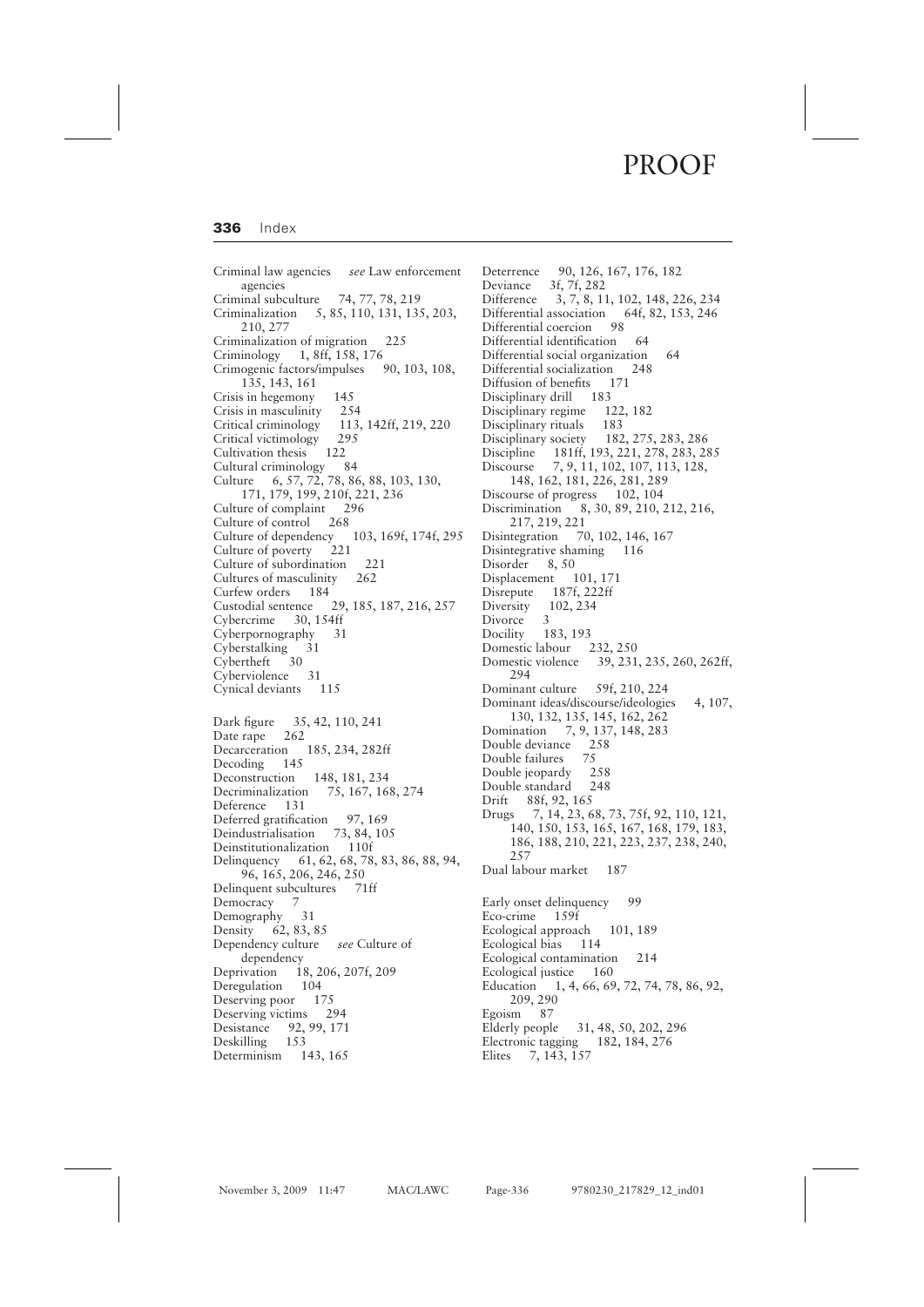Emotions 59, 81, 86, 127, 245, 296<br>Empathy 248 Empathy 248<br>Empirical evidence 7, 62, 63, 64, 78, 86, 94, 117, 156, 250 Employment 24, 61, 74, 90, 114, 132, 136, 174, 189, 219, 220f, 222, 239, 277 Empowerment 179,<br>Enemy deviants 115 Enemy deviants 11<br>Enlightenment 232 Enlightenment Environmental crime 149, 159f Environmental determinism 101<br>Environmental factors 58f, 63, 64, 143, 168 Environmental factors Environmental justice 160 Equal opportunities 217 Ethics 52 Ethnicity and ethnic groups 14, 19, 35, 36, 52, 59, 61, 145, 178, 187f, Ch. 7 *passim*, 232, 233, 234, 257, 259, 263, 268, 280, 281, 296 Ethnography 151, 188, 268 Ethnomethodology 107, 125<br>Eugenics 58 Eugenics Event decisions 171<br>Excess of terror 157 Excess of terror Excitement 79, 86, 120, 123, 187 Exclusion 69f, 86, 102, 138, 221, 225<br>Existential sociology 127 Existential sociology 127<br>Experiential foreground 123 Experiential foreground<br>Exploitation 136, 162 Exploitation External control 126 Failed state 70f, 154, 156 Fallacy of autonomy 97 False consciousness 136, 162 Family 58, 68, 70, 84, 88, 89, 93, 94, 96, 97, 98, 99, 101, 111, 143, 146f, 167, 168, 174, 183, 187, 188, 199, 201, 210, 221, 222, 228, 232, 248, 250f, 258, 262f, 265, 284 Family dissolution 60, 146 Family structure 61, 103, 179 Fatalism 179<br>Fate 79 Fate Fear of crime 47f, 122, 205, 231, 242, 261, 277, 295, 296 Femininity 234, 241, 249 Feminism 54, 55, 78, Ch. 8 *passim*, 267,  $294$ <br>Flows 153, 225 Focal concerns 78 Folk devils 85, 111, 118, 119, 146, 191 Food crime 159 Football hooliganism 80ff, 143 Fordism 104, 222 Formal economy 153, 220 Formal organizations 62<br>Formal social control 27, 274, 284f Formal social control

Fractionalization 219<br>Fragmentation 10, 11 Fragmentation 10, 11, 118, 121, 181, 234, 268, 297<br>Fraud 14, 2 14, 23, 24, 25, 103, 135, 139, 151, 161, 249<br>will 167 Free will<br>Freedom Freedom 110, 121, 162, 181, 232, 285<br>Friends 70, 89, 263 Friends 70, 89, 263 Frustration 70f, 179, 208f Functional displacement 101 Functionalism 59, 130, 142, 167 Gangs 74, 102, 151, 154, 199, 211, 246, 249f Gatekeepers 117<br>Gays 85, 113, 26  $85, 113, 268, 296$ Gaze of accountability 183<br>Gender 18f, 35, 36, 47, 52. 18f, 35, 36, 47, 52, 80f, 90f, 92, 117, 132, 160, 183, 187, 197, 210, 213, 225f, Ch. 8 *passim*, 287 Generalizability 12.<br>Generation 62, 221 Generation<br>Genetics 58f, 165, 166 Genocide 157, 159 Geographical displacement 101 Geographical distribution of crime 13, 60f Ghettoes 102, 188 Global crime 25, 149 Global underclass 225, 230 Global victimology 295 Globalization 26, 104, 150, 153ff, 187, 190, 222, 225 Goals 66ff, 69, 70, 87, 188 Governance 122, 138, 193, 278<br>Government 20, 27, 32, 97, 104 Government 20, 27, 32, 97, 104, 137, 154, 158, 159, 191<br>fication 95, 169 Gratification 95, 169<br>Green criminology 159f Green criminology Grey economy 225 Grounded labelling theory 115 Groups *see* Social groups Habituation 171 Harm *see* Social harm Hate crimes 206 Health and safety 24, 26 Hegemony 7, 138, 145, 162, 219, 225, 241, 253, 266, 277, 296 Hierarchies of communities 104 Hierarchies of credibility 148 Hierarchy 148, 150, 208, 249, 273, 282 Hispanics 196, 220 Home security 100, 127, 171, 172, 271 Homicide *see* Murder Homicide 60

#### 'Homo duplex' 87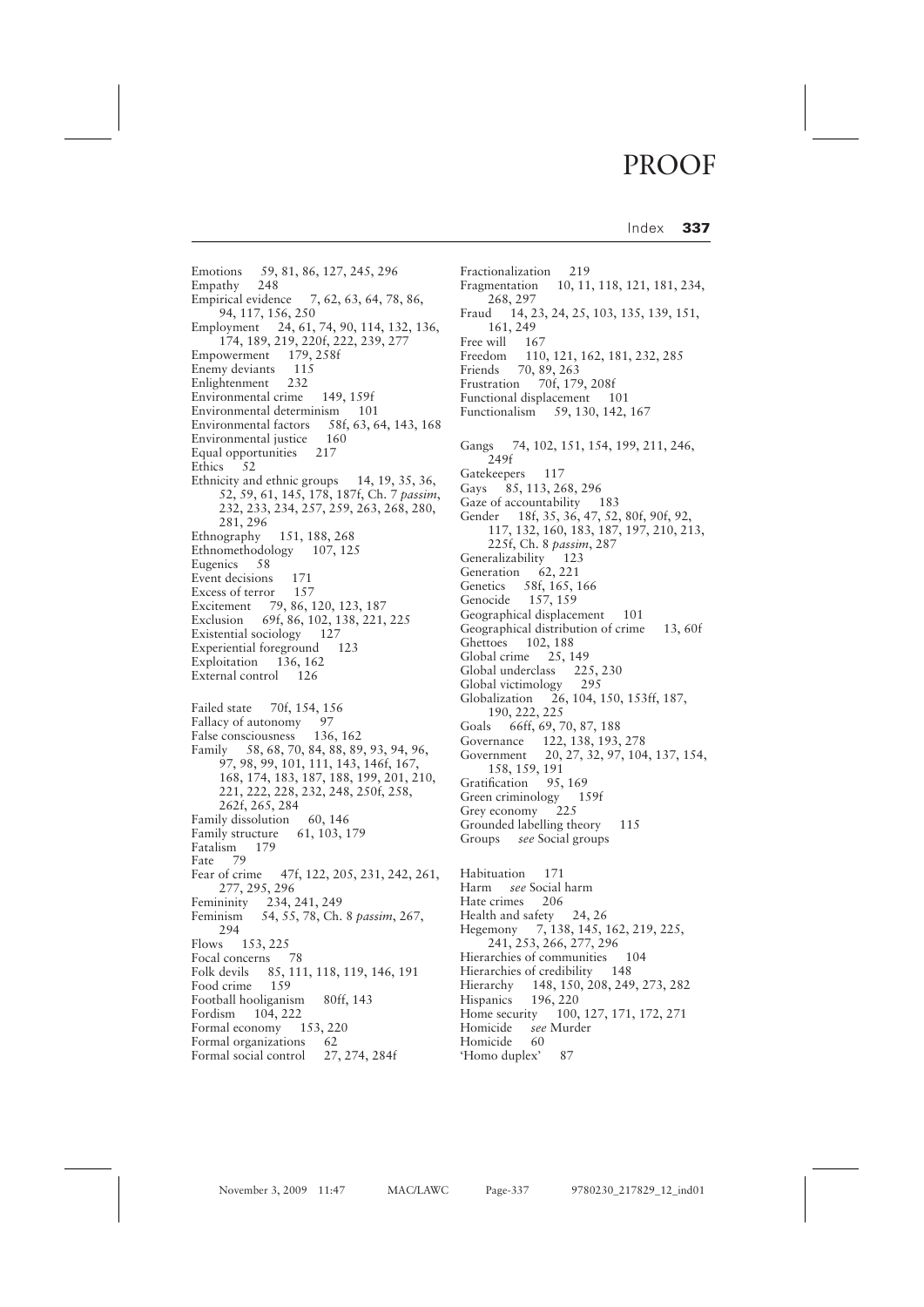Homophobia 168, 225, 246, 254<br>Homosexuality 3, 6, 7, 30, 115, 1 uality 3, 6, 7, 30, 115, 143, 168<br>81 Honour Hooliganism 79f<br>Host community 59 Host community<br>Hostility 62, 2 Hostility  $62, 213$ <br>Hot spots  $189, 27$ 189, 271f Housing 61, 62, 188, 214, 253 Human nature 66, 94, 170 Human rights 11, 147, 156f, 158, 191, 193, 277, 295 Hyperghetto 188 Hypersegregated housing 209 Ideal victims 294<br>Idealism 167 **Idealism** Identification 64<br>Identity 79.87.9 79, 87, 90f, 103, 108, 114, 154, 175, 180, 183, 187, 209f, 212, 220, 232, 248, 252, 253, 297 Ideological censure 4<br>Ideology 8, 29, 54, 7 8, 29, 54, 71, 88, 102, 118, 128, 132, 134, 135, 145, 156, 161, 175, 190f, 219, 220, 277, 279, 284, 290, 295 Illegal deviance 3 Illegitimate opportunity structures 74 Images 84f, 127, 140 Immigration and immigrants 8, 59, 61, 151, 192, 203, 211, 219 Impersonal victims 293 Implicatory denial 192 Imprisonment 167, 170, 182, 196, 217, 234, 283, 287, 290 Incapacitation theory 289 Incarceration 58, 110f, 197, 241, 259, 282ff, 286, 287 Incarcerative institutions 284 Incivility 62 Inclusion 69f, 138, 225, 268 Income 103, 135 Incorporation 111, 138 In-depth interviews 61 Indirect victimization 26 Individualism 69, 70, 83, 135, 143, 168, 244<br>Individuals Individuals 3, 8, 39, 58, 65, 84, 87, 90, 98, 128, 132, 148, 159, 167, 178, 181, 188, 232, 288 Industrial societies 7 Inequality 63, 70, 114, 135, 161, 187f, 208, 232, 233, 282, 287 Informal organizations 62 Informal social control 68, 177, 258, 274, 284f Initiation 171 Inner city 28, 60, 73, 87, 97, 103, 105, 167, 174f, 189

Inner containment 87 Innovation 66ff<br>Insight 108, 22. 108, 223 Institutionalized means 66ff<br>Institutionalized racism 206, 219 Institutionalized racism 206, 219 Institutions 9, 69, 132, 174, 277, 281, 284, 288 Insurance 282<br>Integration 87 Integration 87, 101, 102, 203, 211, 282 Intelligence-led policing 28, 272<br>Intensification 62, 111, 127f Intensification Interactionism 5, 55, 107, 125, 187, 212 Interactions  $125, 165, 181$ <br>Intermediaries  $83$ Intermediaries 83<br>Internalization 75, 90, 287 Internalization 75, 90, 2<br>Internationalization 154 Internationalization<br>Internet 154 Internet Interpretive denial 191<br>Interviews 42, 45, 120  $42, 45, 120, 223$ Intimacy<br>Invisibility Invisibility 8, 11, 20, 23ff, 27, 262, 294 Involvement decisions 171 Joy riding 4, 73, 81, 86, 173 Judiciary 216, 239, 256ff, 280 Juridical society 286 Justice 148, 226, 267, 279, 286ff, 289 Juveniles and juvenile delinquency 30, 38, 61, 64, 74, 82, 110, 165, 216 Knowledge 9, 10, 148, 202, 279, 282 Labelling 70, 84, 90, 107, 108ff, 113, 114, 129, 130f, 142, 144, 170, 177, 211, 212, 255, 287 Labour market 73, 174f, 187, 188, 200, 209, 239<br>uage 7, 226 Language Latch-key children 30<br>Late modernity 7, 69 Late modernity Late onset delinquency 99 Law 3, 5, 6, 8, 24, 87, 104, 110, 130, 131, 136, 138ff, 143, 148, 155, 158, 161, 167, 210, 232, 245, 252, 267, 276ff Law enforcement agencies 5, 9, 27, 84, 107, 108f, 111, 117, 134, 153, 167, 192, 203, 218, 223, 281 Law and order 118, 122, 140, 154, 155, 176, 219, 272, 277, 286 Left idealism 132, 135, 176 Left realism 8, 53, 86, 102, 164, 174ff, 188, 209, 295 Legal deviance 3 Legal ordinance 185 Legalization 75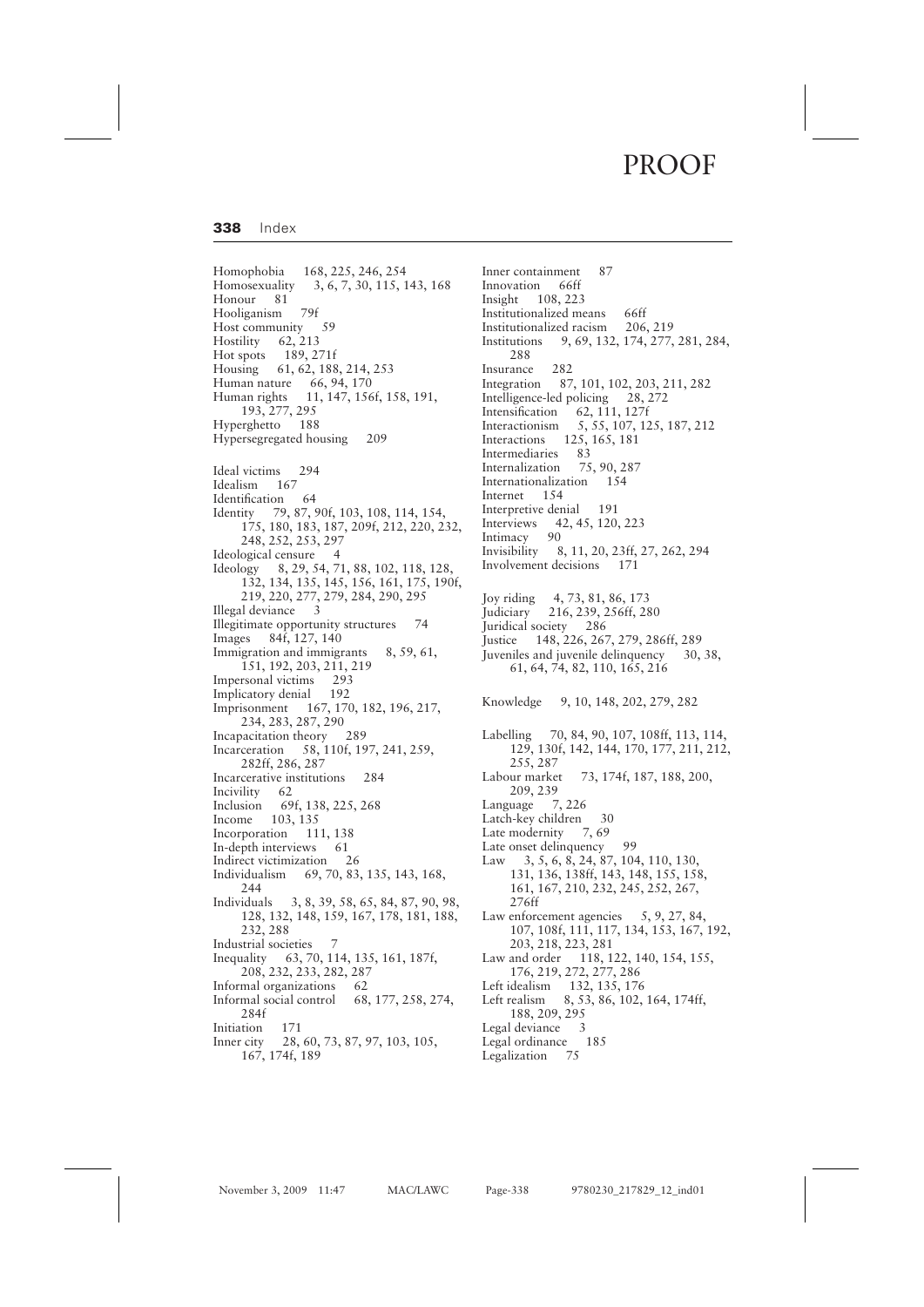#### Index **339**

Legislation 30, 157, 191 Legitimacy 5, 103, 145f, 277<br>Legitimate means 66 Legitimate means 66<br>Legitimation 185, 219 Legitimation 185, 21<br>Leisure industry 151 Leisure industry Lesbianism 246 Liberal feminism 231, 232 Liberalization 110 Libertarian New Right 167 Life history 151 Life-course 98, 98f Life-course persistent offenders 99 Lifestyle 3, 7, 47, 88, 183, 193, 223, 258, 261 Lifestyles theory 164, 193 Literal denial 191 Litigation 8, 121 Litigation crisis 121 Locality 47, 48, 52, 62, 83, 214<br>Lone parenthood 3, 79, 121, 17 Lone parenthood 3, 79, 121, 175, 179, 209, 221, 241, 255<br>
itudinal studies 82, 99 Longitudinal studies<br>Loss of civility 244 Loss of civility 244<br>Lower-class crime 64, 78 Lower-class crime Machismo 72, 79, 173, 176, 179, 248, 263, 272 Male gaze 280 Malestream theories 235, 293 Managed society 141 Marginalization 83, 122, 176, 178, 185, 209f, 211, 219, 220, 225, 235, 236, 239f, 252 Market place 69, 140 Marriage 90, 91, 92, 97, 99, 168 Marxism 134, 135, 138, 140, 142, 144, 148, 161, 162, 232, 233, 267, 277, 279, 283 Marxist feminism 232 Masculinity 79, 103, 176, 179, 180, 210, 212, 224, 231, 234, 241, 248, 252ff, 263, 296 Mass incarceration 269 Master narratives 234<br>Master status 108f, Master status 108f, 262 Material deprivation 60 Material factors 66, 135, 136, 178, 220, 246 Materialism 69, 70 Maximum security society 141, 275 Mean girl 239 Meaning 81, 123, 145 Media 4, 9, 10, 20, 27, 28, 64, 84f, 103, 107, 111, 112, 117ff, 121, 122f, 132, 135, 140, 142, 145f, 202, 219, 232, 281, 286f Mediation 287f

Medicine and medicalization 9, 165<br>Men/males 14, 28, 36, 60, 72, 73, 7 Men/males 14, 28, 36, 60, 72, 73, 74, 78f, 80, 86, 91f, 94, 95, 97, 102, 105, 171, 175, 176, 179, 201, 208, 209f, 213, 219, 220, Ch. 8 *passim*, 279f, 296 Mental illness 4<br>Meritocracy 69 Meritocracy<br>Metanarratives 7, 103, 107, 226, 233<br>182, 183 Micropower Middle class 14, 28, 30, 36, 72, 78, 83, 89, 134, 150, 233, 246, 253, 268, 275 Militarization 9, 154, 272, 286<br>Military policing 270f Military policing Misogyny 168, 225 Modernity and modernism 7, 59, 101, 102, 107, 125, 140, 183, 225f, 282, 283 Moral code 168 Moral entrepreneurs 84f<br>Moral panic 38, 83, 111 38, 83, 111f, 118f, 121, 122, 146, 183, 191<br>Motivation 123, 123, 126, 156, 189, 205 Mugging 16, 46, 50, 52, 146<br>Multiple victims 206 Multiple victims<br>Multiplexity 83 Multiplexity 83 Murder 3, 6, 77, 201, 208, 223 Narrative of fear 191 Narratives 226 Natural crime 108 Nature 58 Negative peace 287<br>Neighbourhood 61, 61, 74, 78, 80, 83, 177, 206, 213, 222 Neo-colonialism 219<br>Neoliberalism 70 Neoliberalism Neopositivism 95 Networks and network analysis 62, 80, 83, 148, 153, 187, 222 Neutralization 225 New feudalism 275 New media technologies 120 New Poor 140f<br>New punitiveness 138, 276, 277, 286, 289, 292<br>racism 220 New racism<br>New Right 2, 8, 78, 96, 103, 108, 110, 141, 183, 221, 274, 277 New Social Movements 119<br>New technologies 181, 183 New technologies Newspapers 10, 120 Niche markets 120 No-criming 29 No-power 182 Normality 5, 115 Normalizing judgements 182, 183 Norms 3, 59, 60, 62, 70, 99, 104, 130, 138, 247, 268, 277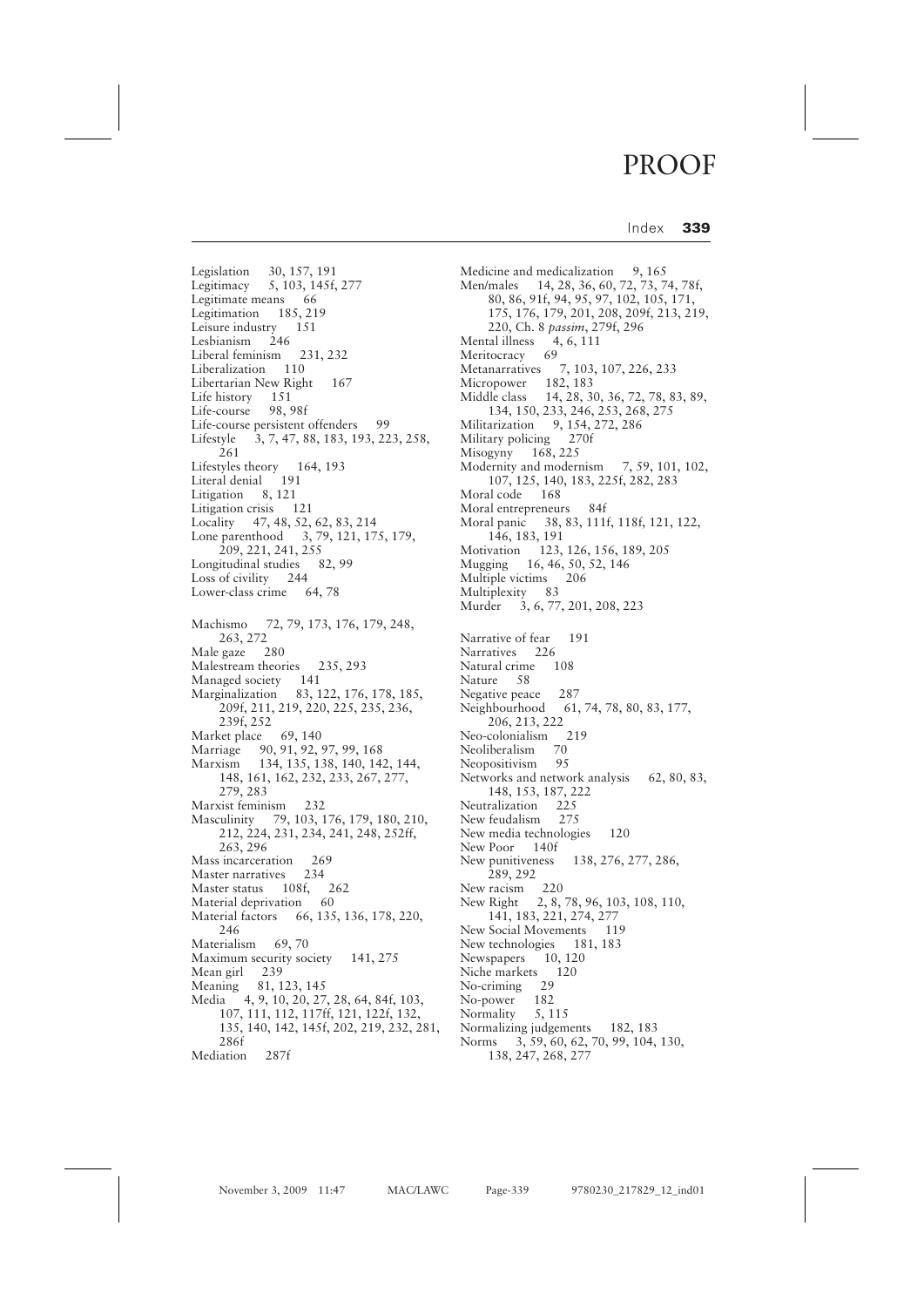Notifiable offences 27, 29<br>Nurture 58 Nurture Obedience 87, 88 Objectification 284 Observation 55, 203, 204 Occupation 24 Occupational crime 24, 26, 149ff Offending and offenders 13, 28, 29, 176f, 189, 287 Official definitions<br>Official reaction 3 Official reaction 3 Official statistics Ch. 2 *passim*, 114, 123, 193, 249, 256 Opportunity 73, 74, 78, 80, 96, 97, 100, 101, 126, 170, 174, 179, 189f, 206, 211, 221, 239f, 253<br>osition 71, 253 Opposition<br>Order 7. 7, 183 Organizational crime 24, 149<br>Organized crime 151ff Organized crime Other and othering 7, 70, 158, 167, 220, 277 Outer containment 87 Over-representation 202, 212 Paradigms 142 Paramilitary policing 270<br>Parenting 98 Parenting Participant observation 203 Participation 62<br>Paternalism 257 Paternalism 2<br>Pathology 57 Pathology Patriarchy 94, 148, 176, 210, 232, 234, 251f, 263, 279 Patterns 13, 14ff, 28, 36, 50, 61, 92, 99, 108, 114, 123, 181, 206, 212, 223, 255 Peacemaking criminology 287 Peer group 72, 80, 84, 89, 93, 98, 99, 170, 174 Penalties 6 Penology 258<br>Perceptions of crime 39, 96, 108, 114, 125, 286 Periphery workers 187 Persistence of engagement 99 Personal crimes 137 Perspectives 9, 107f, 118, 159 Phenomenology 107, 123f Picaresque criminal organizations 152 Pink-collar ghetto 240 Plural policing 275<br>Pluralism 11, 234 Pluralism Police 9, 13, 20, 21, 27, 29f, 39, 62, 85, 108, 112, 117, 134, 135, 142, 143, 173, 176, 180, 203, 213, 219, 222, 239, 255,

256ff, 262f, 267, 276, 278, 281, 282, 295, 297 Police practices 27ff, 39, 219<br>Police property 273 Police property<br>Police strategies 28, 114, 148, 213, 270f Police voice<sup>2</sup> 276 Policing 34, 75, 114, 140, 148, 155, 185, 210, 219, 247, 267ff, 276, 290, 297<br>ical parties and politicians 20, 85, 103, Political parties and politicians 153, 156, 286 Politicization of deviance 107, 113f Politics 9, 118, 130, 134, 142f, 153, 190f Poor 28, 102f, 105, 114, 133, 134, 161, 167f, 175, 176, 178f, 183, 225, 246<br>Populations 7, 8, 102, 108, 132, 185, Populations 7, 8, 102, 108, 132, 185, 199, 282, 285 Positive peace 287<br>Positivism 123, 14 123, 142, 293 Post-disciplinary techniques 185 Post-Fordism 104 Post-industrialism 185 Postfeminism 241 Postmodern feminism 233f Postmodernism 2, 5, 10, 87, 101, 102ff, 107, 118, 122, 125ff, 151, 164, 180, 225f, 252ff, 267, 279 Postmodernity 3, 7, 8, 9, 59, 104, 108, 118f, 140f, 181f, 187, 221, 233, 273, 274, 276, 281, 282, 283, 289 Poststructuralism 148 Poverty 28, 73, 86, 102f, 114, 138, 154, 174, 179, 188, 201, 209, 221, 240, 241, 261, 290 Power 4, 29, 63, 94, 102, 113f, 117, 128, Ch. 5 *passim*, 179, 182, 232, 249, 253, 276, 279, 280, 287, 288 Power-control theory 94, 251 Powerful 143, 147, 159, 253, 276 Powerless 253 Predatory crime 137 Preventative custody 284f Primary cultural conflict 59, 210 Primary deviance 108<br>Prison 75, 96, 182, 18 Prison 75, 96, 182, 185, 216, 255, 258, 262, 267, 281, 282ff, 290<br>cy 29 Privacy Privatization of discipline 8, 141, 269, 284<br>Privatization of policing 274f, 296 Privatization of policing Privatization of space 185 Privatization of terrorism 190f<br>Probation service 13, 136 Probation service Professional crime 151, 153 Profiling 98, 274 Project Carnivore 193 Project criminal organizations 152 Proletariat 135, 162, 277 Property crime 60, 178, 222, 236, 239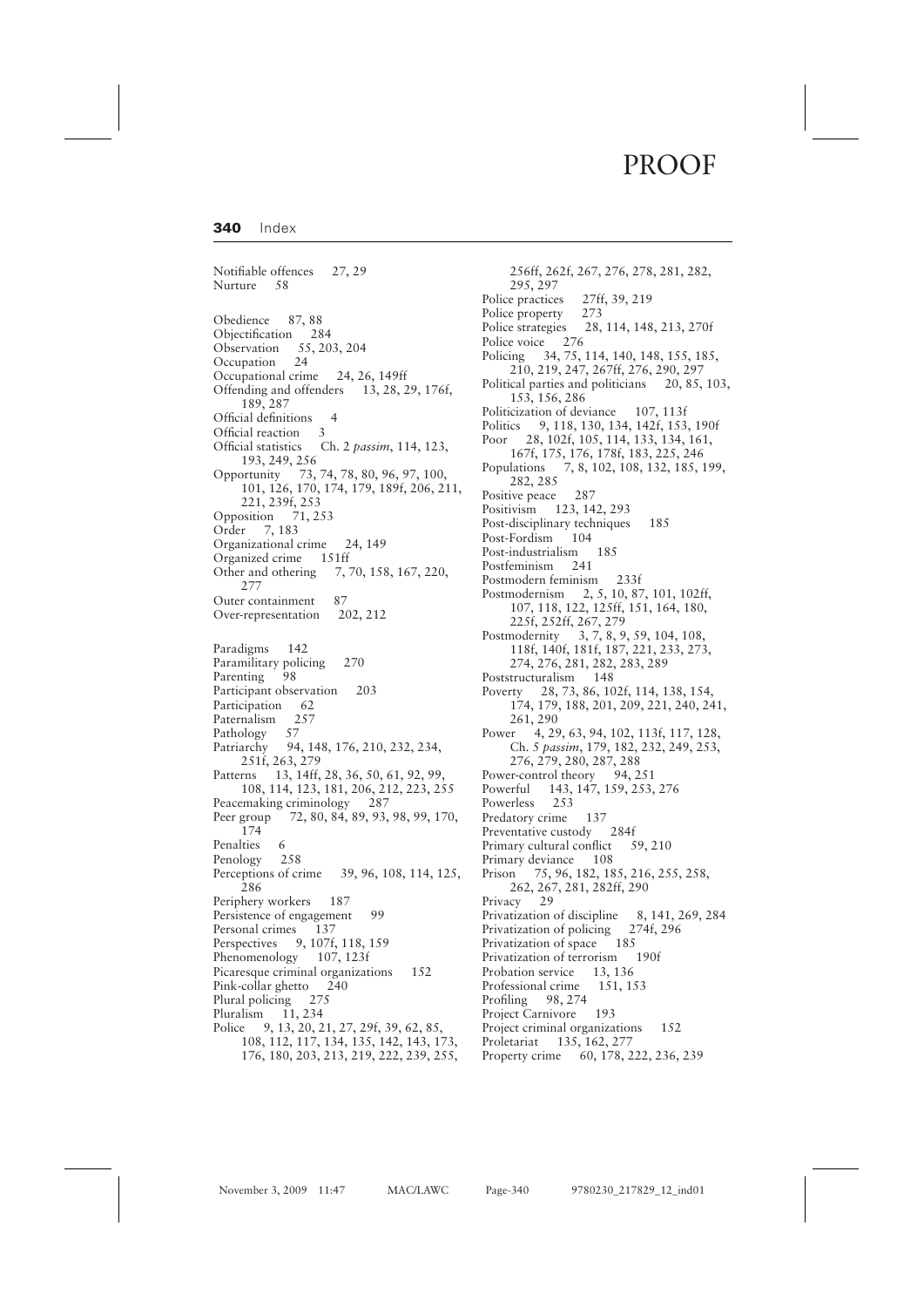#### Index **341**

Prosocial behaviour 99 Prostitution 3, 7, 69, 91, 168, 213, 237, 249, 255f Protest masculinity 73<br>Protorevolutionary 137, 147 Protorevolutionary 13<br>Provoking victims 293 Provoking victims<br>Public 176f, 21 176f, 212f, 219, 268, 270 Public carnival 85 Public spaces 241f, 244 Pull factors 87 Punishment 6, 65, 108, 110, 116, 126, 174, 182, 267, 286ff Punitive city 285 Push factors 87 Qualifications 78, 210 Qualitative data/methods 35, 55<br>Quantitative data/methods 35, 54, 188 Quantitative data/methods<br>Questionnaires 35, 37, 4 Questionnaires 35, 37, 45, 291 Race 94, 117, 202, 206, 236, 287 Racial profiling 225 Racial segregation 221 Racial stereotyping 241 Racial terrorism 205 Racial violence 205, 228, 253f Racially motivated crime 227f<br>Racism 80, 84, 143, 147, 197, Racism 80, 84, 143, 147, 197, 209, 210, 214, 218, 221, 224, 233, 254, 268, 273 Radical feminism 231, 232f, 262 Rape 4, 32, 52, 83, 89, 159, 233, 244, 254, 261, 293, 295 Rapid response 268 Rational choice theory 170ff Rationality 90, 141, 282 Realism 55, 102, 123, 140, Ch. 6 *passim* Rebellion 66ff, 133 Recidivism 110, 257, 288, 290 Reckless victims 294 Recognition 69 Recorded crime 14, 27, 28f, 31, 41, 133, 209, 240 Regulation 6, 9, 87, 141, 155, 161, 181, 183 Rehabilitation 96, 182, 223, 289, 290 Reinforcement 65, 87 Reintegrating shaming 116<br>Relative deprivation 70, 178f, 209, 210 Relative deprivation Relativism 4, 116, 117, 125, 168 Reliability 20, 27, 31, 224 Religion 12, 35, 84, 199, 232 Repeat victimization 47, 228, 272 Repentant deviants 115 Reporting crime 20, 21, 23, 41, 62, 212f Representation 85, 121

Representativeness 39, 40, 224, 298 Repression and the repressed 7, 140f, 146, 284 Reproduction 80, 232<br>Reputation 75, 123, 2 75, 123, 263<br>127f Resentment Reserve army of labour 219, 283<br>Residential segregation 188, 208 Residential segregation Resistance 133, 137, 225, 274 Resources 28, 31, 253 Respect 69, 74, 83, 210, 213, 269, 278 Respectable 268 Response rate 45 Responsibility 259, 260, 289 Restorative justice 287f<br>Retreatism 66ff, 133 Retreatism Retreatist subculture 75, 77, 78 Retribution 290<br>Revolution 67 Revolution Rewards 66, 174<br>Right realists 102 102, 164, 167ff, 188 Risk 31, 45ff, 50, 58, 79, 81, 86, 88, 94, 154, 165, 171, 179, 189, 193f, 221, 227f, 243, 250f, 260, 261, 263, 275, 278, 281, 289, 294, 296<br>theory 87, 282 Risk theory 87<br>Ritualism 66ff Ritualism 66ff<br>Role model 210, 222 Role model Roles 24, 131, 132, 140, 193f, 239 Rough 268 Routine activities theory 125, 164, 189f, 195 Rule-breaking 3 Rules 3, 31, 59, 80, 83, 87, 88, 115, 116, 147, 151, 277, 279, 285 Rules of the game 104 Ruling class 136, 138, 140, 277 Rural crime 14, 17, 60f, 105 Sampling 35, 39, 40 Sanctions 3, 161, 171, 247, 248, 273 Satanism 113, 119<br>School 84 School Science 3, 7, 10, 107 Search for equivalence 239<br>Secondary cultural conflict 59f Secondary cultural conflict Secondary deviance 108 Secondary methods/data 151, 152<br>Secondary victimization 263 Secondary victimization Security state 138, 282 Seduction and the seduced 140 Selective filtering 117 Selective law enforcement 27, 28f, 114, 130, 140ff Selective incapacitation 290<br>Selective reporting 117 Selective reporting Self-control theory 94, 126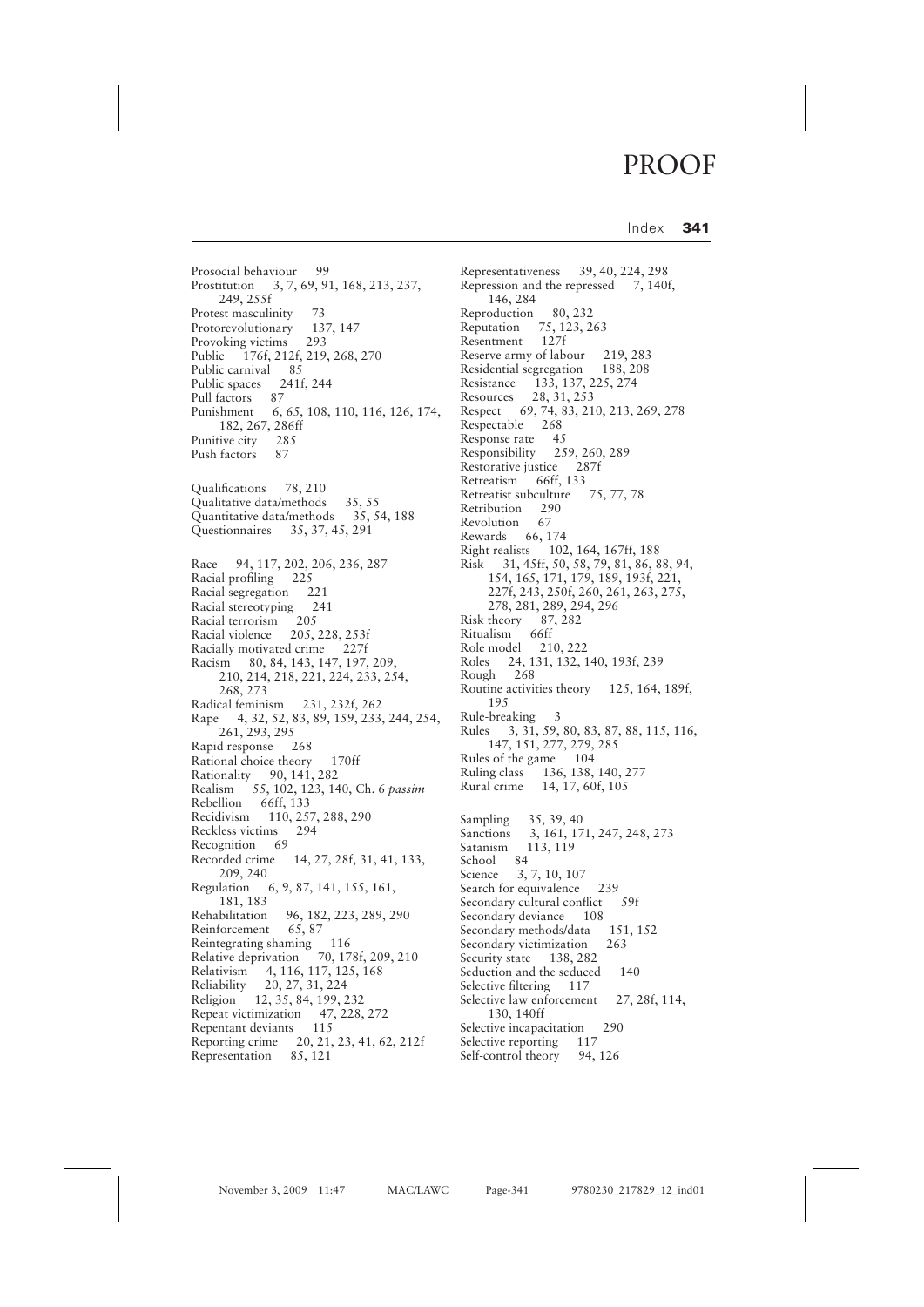Self-esteem 263 Self-fulfilling prophecy 109, 114, 239<br>Self-gratification 83 Self-gratification<br>Self-batred 127 Self-hatred 127<br>Self-report studies 35, 95, 239, 241, 255, 295 Self-surveillance 7, 182, 183, 193<br>Semi-structured interview 120f Semi-structured interview Sensibilities 3 Sentencing 141, 169, 217<br>Serial monogamy 249 Serial monogamy Sex role 246 Sexism 147, 248 Sexual offences 14, 32, 186, 236, 238, 260, 261f, 295 Sexuality 232, 234, 247, 249, 259, 297 Shame and shaming 81, 116, 129, 247, 286f Sick deviants 115 Signifiers 226 Single parenthood *see* Lone parenthood Sisters in crime 239 Situational crime prevention 99, 171<br>Situational criminology 170f Situational criminology<br>Skills 64, 210  $\frac{64}{5}$ , 210<br>ss<sup>79</sup> Smartness Snowball sampling 223<br>Social bonds 90, 91, 94  $\begin{array}{r} 90, 91, 94, 98 \\ 69 \end{array}$ Social bulimia<br>Social capital 150, 161, 187f, 223<br>3, 8 Social censure 3, 8<br>Social change 62, 189, 277 Social change Social class 19, 29, 35, 36, 52, 64, 67, 81, 83, 94, 97, 117, 123, 135, 148, 160, 162, 178, 225f, 232, 234, 236, 259, 261, 263, 282, 287 Social conflict 59, 84 Social construction 4, 20, 33f, 54, 117, 122, 123, 125, 130f, 134, 147, 167, 177, 212ff, 218, 231, 249, 252, 255, 259, 263 Social control 7, 9, 27, 62, 84, 87, 90, 102, 105, 108, 116, 126, 131, 140, 141, 145, 162, 180, 193, 222, 239, 247, 255, 273, 274, 279, 282, 284, 289<br>al democracy 164, 167 Social democracy Social deviations 6 Social differentiation 59 Social disorganization 61ff, 102, 187, 189, 206, 209, 211, 221, 223 Social diversions 6f Social drama 81 Social facts 95 Social groups 6, 58, 63, 64, 121, 128, 148, 178, 188, 203, 279 Social harm 5, 11, 159, 160 Social learning theory 64 Social mapping 189

Social mobility 151, 188, 220<br>Social order 8, 14f, 125, 221, 8, 14f, 125, 221, 277, 282<br>tion 61, 175, 232 Social organization<br>Social policies 9, 9, 99, 104, 110, 121, 138, 159, 174, 175, 177, 284<br>d problems 7, 134 Social problems Social progress 164 Social response/reaction 6, 31, 109, 114, 116, 118, 143f Social security fraud 9 Social solidarity 253<br>Social stability 62, 104 Social stability Social surveys 13, 48, 54, 62, 127, 205, 244, 289 Social system 59, 123, 178 Social workers 136, 167<br>Social world 104, 121, 1 104, 121, 181 Social worth 70<br>Socialism 136f. 136f, 148, 162, 179 Socialist diversity 143 Socialist feminism 231, 233<br>Socialites 83 **Socialites** Socialization 66, 71f, 80, 84, 96, 126, 146, 168, 174, 175, 222, 232, 241 Society 3, 6, 70, 83, 87, 97, 102, 108, 114, 121, 125, 134, 146, 167, 176, 181, 185, 252 Socio-biology 165, 263 Sociocultural theories 55, Ch.3 *passim*, 187, 218 Sociological effect 202<br>Soft atrocities 159 Soft atrocities<br>South Asians 196f, 199f, 214f, 217f Space 104, 155, 178, 182, 185, 268, 283, 284 Spatial governmentality 185 Spiral of deviancy amplification 111f Spiral of violence 222 Square of crime 177f Stability *see* Social stability Standards 3 State 5, 6, 13, 24, 40, 56, 70, 108, 134, 140, 141, 143, 145f, 148, 154, 167, 190, 218, 287 State agencies 190 State crime 156f<br>State violence 7, 156f State violence Statistics 60, 61, 63, 150, 164, 170, 196, 200f, 212, 226, 231, 236ff, 250, 252, 273 Status 24, 66, 72, 80, 92, 109, 131, 138, 149, 187, 194, 213, 249, 282 Status frustration 71ff, 248 Stereotype 67, 86, 117, 122, 146, 175, 179, 199f, 203, 206, 213, 220, 221, 226, 241, 258, 259, 278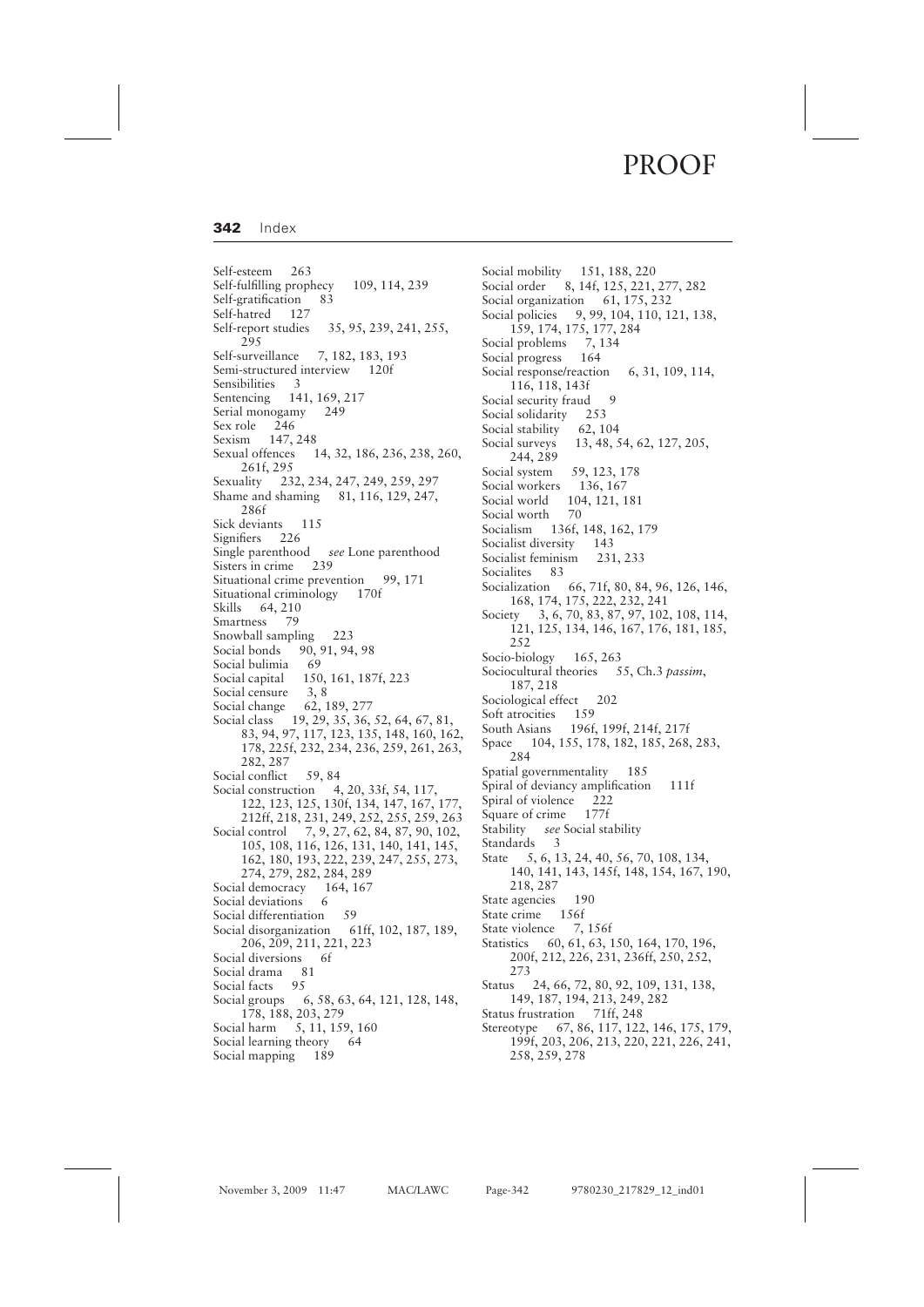#### Index **343**

Stigmatization 58, 89, 119, 127, 131, 175, 221, 225, 252, 274<br>and search 213 Stop and search<br>Strain theory 60, 66ff, 98, 157, 160, 206, 247 Strategies of denial 191f<br>Stratification 83 Stratification Street-corner youths 83<br>Street crime 26, 28, 36, 26, 28, 36, 50, 117, 177f, 200, 212, 219 Structuration 147 Structure 60, 64, 69, 81, 114, 117, 130f, 135, 181, 187, 221, 222 Structured interviews 35 Style 84f, 145<br>Subcultural theories 55, Ch. 3 *passim*, 120, 145f, 179, 208, 209, 210ff, 250 Subculture of violence 82f, 210<br>Subordinate groups 131, 135, 1 131, 135, 145, 248 Subordinated masculinity<br>Suburbs 28 Suburbs 2<br>Suicide 3 Suicide Surplus population 133<br>Surveillance 7, 100, 101 7, 100, 101f, 141, 182f, 185, 191, 192, 242, 273, 274, 282, 284f<br>eillance society 141, 279, 282 Surveillance society 14<br>Suspicious society 141 Suspicious society 141<br>Symbolic control 232 Symbolic control 232<br>Symbolic power 275, 286 Symbolic power Symbols 84f, 145 Talent 69, 208 Target 189 Target hardening 101, 127<br>Tax avoidance 78, 135 Tax avoidance Tax evasion 11, 135 Techniques of neutralization 88f, 161, 226 Technologies/techniques of control 141, 182, 183 Technologies of governance 278 Technology of power 284 Technology crime 24, 25, 30, 37, 155<br>Television 72, 276 Television Temporal displacement 101<br>Terrorism 3, 9, 125, 154, 15 3, 9, 125, 154, 156f, 190ff, 225 Texts 85<br>Theft 14 Theft 14ff, 21, 32, 41, 42, 43f, 45f, 52, 69, 74, 79, 88, 91, 128, 133, 173, 179, 186, 191, 237, 238 Theories of crime 39 Time 20, 30, 104, 155, 176, 178, 182, 236, 283, 284 Toleration 3, 31, 148, 208 Topology theory 226 Toughness 79 Trade unions 103, 131f Tradition 61, 80, 104

Traditional society 3, 104 Transnational organized criminal groups Transnational policing 191<br>Trends 20, 21, 30ff 20, 21, 30ff<br>79 Trouble Trust 62, 150, 161, 281 Truth 107, 125 Typology 71, 114, 252, 293 Underclass 36, 69f, 102ff, 141, 167, 169, 174f, 185ff, 203, 220ff, 273f, 282 Underdog 122 Under-enforcement 268<br>Under-reporting 20, 211 20, 21ff, 260, 263 Undeserving poor 175<br>Unemployment 7, 29, 7, 29, 60, 84, 103, 105, 114, 123, 128, 133f, 145, 178, 185, 188, 210, 253, 277 Unpredictability 74<br>Unrecorded crime 35 Unrecorded crime Unstructured interviews 55, 123, 203 Urban crime 14, 17, 60f, 62, 78, 82, 101, 102ff, 199 Urban renewal programmes 62 Validity 20, 24, 36, 39, 63, 113 Values 59, 60, 63, 64, 72, 83, 86, 89, 168, 176, 199, 268 Vandalism 3, 15f Variables 94, 95, 97<br>Verification 62 Verification Vicarious identification 235<br>Victim-blaming 47, 141, 17 47, 141, 175, 293<br>262 Victim feminism 262<br>Victim precipitation 47, 293 Victim precipitation 47, 293<br>Victim support 47, 179, 294 Victim support Victim surveys 35, 39f, 52, 53f, 193, 228, 294 Victim's perception 27, 31 Victimization 13, 35, 40, 51, 52, 83, 191f, 196, 202, 205, 241, 242, 260 Victimless crimes 42, 110, 167, 168, 177, 255, 274 Victim–offender mediation 179 Victimology 226ff, 292ff, 297 Victims 5, 7, 8, 20, 21, 23, 29, 30, 40, 45f, 48, 54, 83, 88, 100, 117, 123, 135, 141, 154, 158, 167, 168, 171, 176f, 193, 196, 199, 201, 205, 241, 252, 260ff, Ch. 9 *passim* Violence 14ff, 22, 31, 42, 43f, 45f, 58, 68, 70, 74f, 79f, 84, 105, 123, 127, 146, 166, 174f, 176, 186, 190, 208, 209, 210, 213, 221f, 231, 237, 238, 239, 242f, 248, 249, 253, 254, 257, 260ff, 264